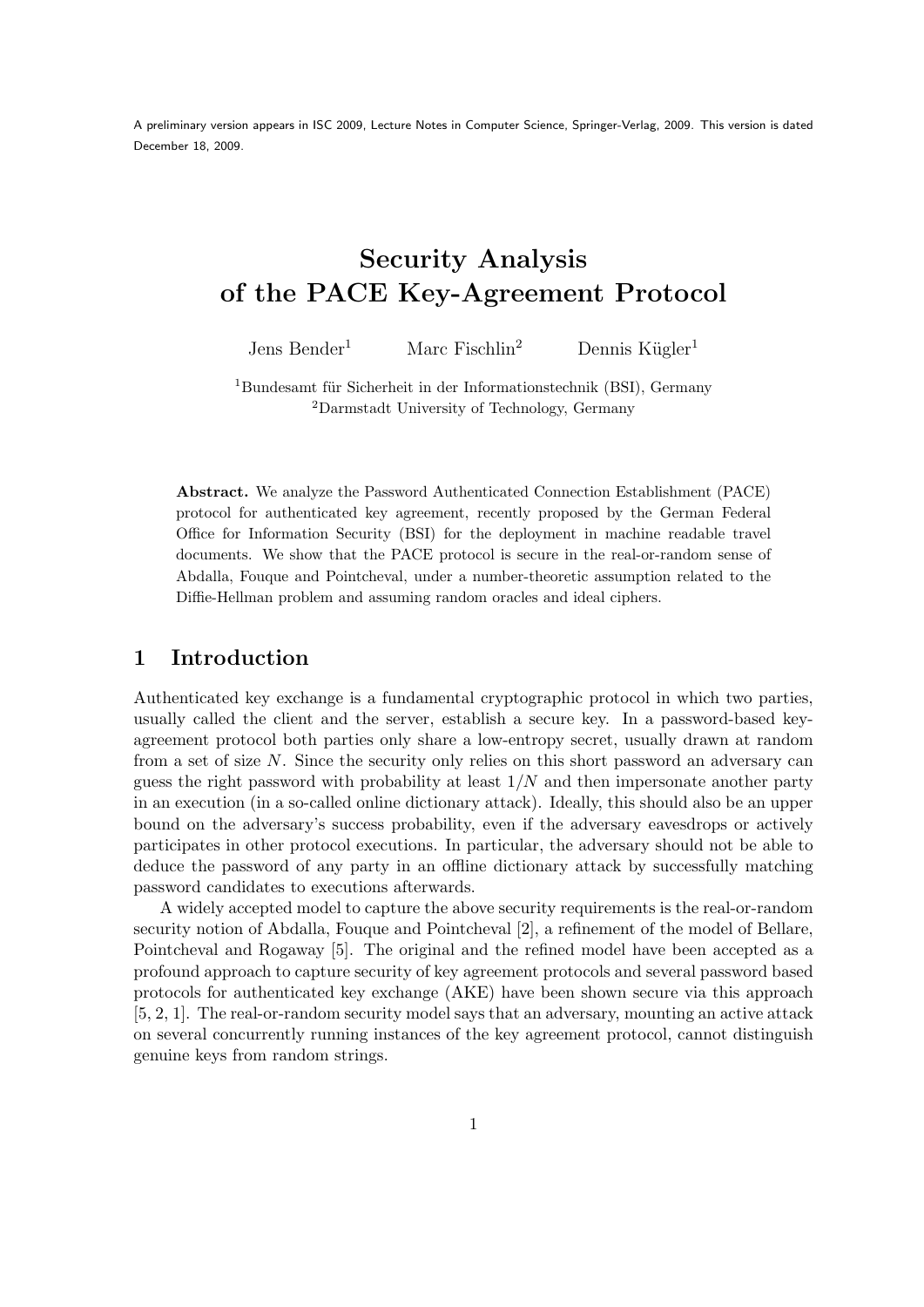THE PACE PROTOCOL. Here we investigate the security of the Password Authenticated Connection Establishment (PACE) protocol. This protocol has been specified by the German Federal Office for Information Security (BSI) to secure the communication between a chip contained in a machine readable travel document and a reader (terminal) [6]. The purpose of PACE is to establish a secure channel based on weak passwords like the personal data of the passport holder. The protocol is currently under standardization of ISO/IEC JTC1/SC17/WG3.

The PACE protocol can be roughly divided into four phases (see also Figure 2 on Page 7): In the first phase the chip sends a random nonce s encrypted with the password to the terminal. In the second phase both parties execute an interactive protocol Map2Point, mapping the nonce to a random generator  $\tilde{G}$  of a group, e.g., an elliptic curve (the group parameters are provided by the chip and authenticated by a governmental authority). In the third phase the two parties run a Diffie-Hellman (DH) key agreement on the agreed-upon generator  $G$  and use the DH key to derive the actual keys for subsequent use. Finally, both parties conclude the execution by sending some authentication data.

PACE is rather a framework allowing different instantiations than a single protocol. Here we focus on the most prominent version based on elliptic curves. Still, we look at different options to implement the Map2Point protocol in which the nonce is thrown to a random generator. A candidate is the DH-based protocol advocated in [6] where both parties generate a DH key H and define  $\hat{G} = sG + H$  for the generator G of the elliptic curve and the nonce s. Another option is to use a coin-flipping protocol instead to generate  $H$  jointly and then again letting  $\hat{G} = sG + H$ . A third possibility is to hash into the elliptic curve directly. We discuss these options in more detail later.

Security Result for PACE. In this paper we provide a security analysis of the PACE framework. We remark that the purpose of this work here is not to investigate the design choices of the protocol (which are based on implementation aspects and patent issues) but to analyze PACE as a given protocol with respect to security. Some aspects of the protocol are, of course, security-related and in this case we explore them in more detail.

We analyze PACE in the random oracle model and the ideal cipher model (which have recently been shown to be equivalent [9]). These models entail idealized assumptions about the hash function and cipher deployed in the protocol. Namely, it is assumed that the hash function behaves like a random function, and that the cipher acts like a random permutation. We note that neither model may be instantiable in practice [7, 9]. Yet, security shows that, in order to break the scheme, some weaknesses of these primitives must be exploited.

We also introduce a new Diffie-Hellman-like problem, called general PAssword-based Chosen-Element Diffie-Hellman (gPACE-DH) problem. This problem basically says that it is infeasible for an adversary to derive the final DH key of PACE, even if the adversary impersonates one of the two parties and biases the outcome of the Map2Point subprotocol. It follows that the gPACE-DH problem is connected to the specific choice of the Map2Point step in PACE. For Map2Point protocols guaranteed to produce a random generator we simply speak of the PACE-DH problem.

Our PACE-DH problems resemble the password-based chosen-base (PCDH) problem of Abdalla et al. [4]. Yet, while the PCDH problem is known to be equivalent to the basic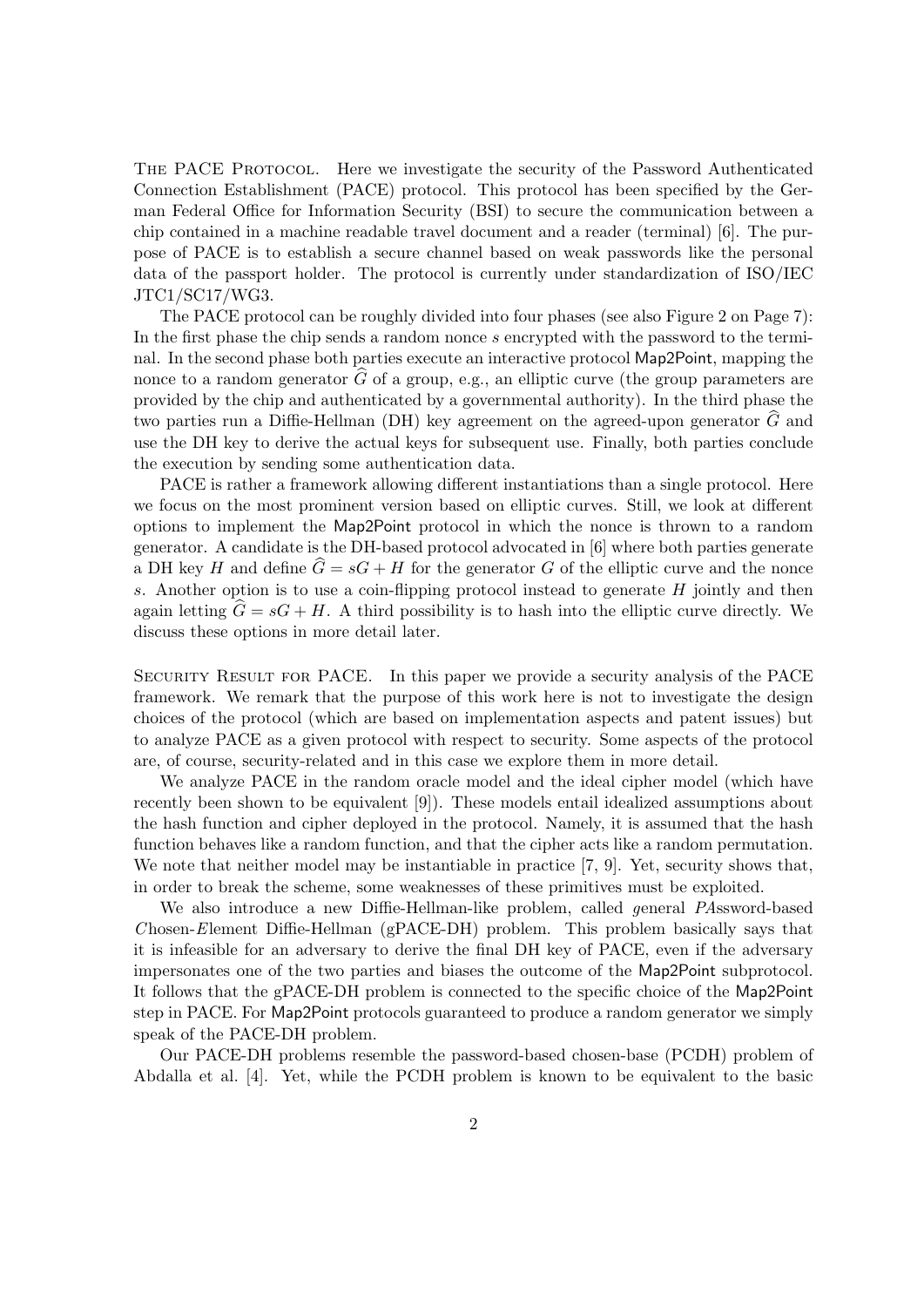$$
\begin{array}{ccc}\scriptstyle\text{Map2Point}\\ \scriptstyle\text{random}\\ \scriptstyle\text{output}\end{array}\quad\mathsf{PACE-DH}\quad\leq\quad\text{DL}\\ \scriptstyle\text{gPACE-DH}\quad\overset{\scriptstyle\text{Map2Point}}{\equiv}\quad\text{PACE-DH}\quad\overset{\scriptstyle\text{generally}}{\equiv}\quad\text{DH}\stackrel{\scriptstyle\text{generally}}{\equiv}\quad\text{DL}
$$

Figure 1: Relationships of the (PACE-)DH problems: gPACE-DH denotes the problem related to Map2Point, PACE-DH covers the special case of Map2Point protocols mapping the nonce to a uniformly distributed generator, DH is the regular Diffie-Hellman problem, and DL the discrete logarithm problem;  $A \leq B$  denotes that the hardness of problem A implies hardness of the problem B. In the generic group model all problems are hard.

DH problem [4, 1], hardness of the PACE-DH is not known to imply the DH assumption. We nonetheless show that the PACE-DH problem and the gPACE-DH problem are hard in Shoup's generic group model [15] for the choices of Map2Point discussed above. An overview over the relationship of the DH problem to the PACE-DH problems is given in Figure 1.

Assuming the hardness of the gPACE-DH problem we show that PACE is real-or-random secure in the sense of [2], in the random oracle model and ideal cipher model. We also discuss that the protocol provides forward security.

# 2 Security Model

We analyze the PACE protocol in the real-or-random security model of Abdalla et al. [2] which extends the model of Bellare et al. [5]. Here we provide an overview over the model, for more information and discussion about the choices see [5] and [2].

ATTACK MODEL. The model considers a set of honest participants, also called users. Each participant may run several instances of the key agreement protocol, and the  $j$ -th instance of a user U is denoted by  $U_j$  or  $(U, j)$ . Each pair of participants shares a secret password  $\pi$  which may be used multiple times to generate session keys. The password  $\pi$  is chosen randomly from a (public) dictionary with N elements.

To obtain a session key the protocol  $P$  is executed between two instances of the corresponding users. An instance is called an initiator or client (resp. respondent or server) if it sends the first (resp. second) message in the protocol. For sake of distinctiveness we often denote the client by  $A$  and the server by  $B$ .

We consider security against active attacks where the adversary's goal is to distinguish between genuine keys, derived in executions between honest parties, and random keys. This corresponds to the so-called real-or-random setting [2], a stronger model than the original find-then-guess model of [5], where the adversary can see several test keys (instead of a single one only).

Each user instance is given as an oracle to which an adversary has access, basically providing the interface of the protocol instance. By assumption, the adversary is in full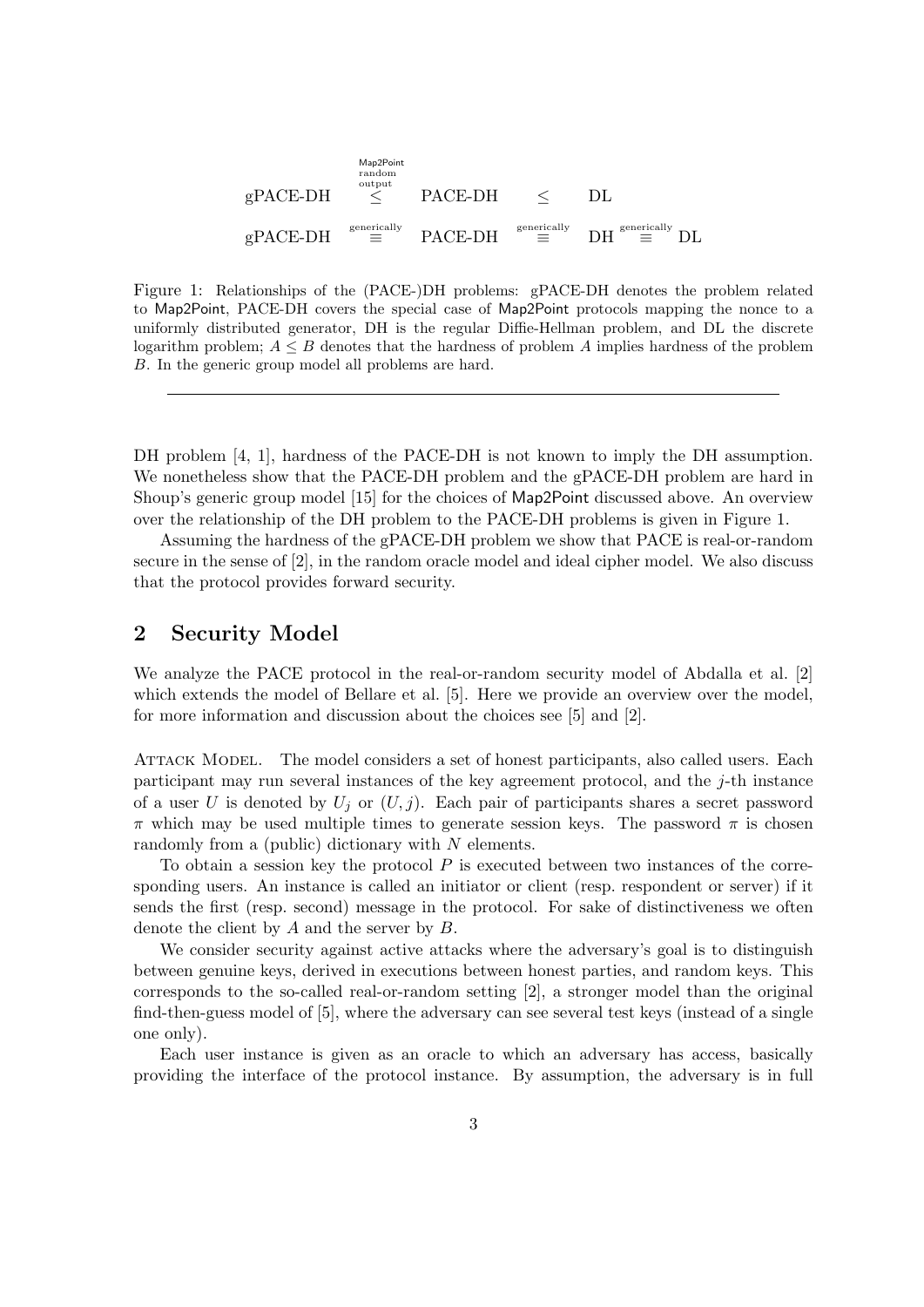control of the network, i.e., decides upon message delivery. The adversary can make the following queries to the oracles:

- Execute( $A, i, B, j$ ). Causes the users A and B to run the protocol for (fresh) instances i and j. The final output is the transcript of a protocol execution. This query simulates a passive attack where the adversary merely eavesdrops the network.
- Send $(U, i, m)$ . Causes the instance i of user U to proceed with the protocol when having received message  $m$ . The output is the message generated by U for  $m$  and depends on the state of the instance. This query simulates an active attack of the adversary where the adversary pretends to be the partner instance.
- Reveal( $U, i$ ). Returns the session key of the input instance. The query is answered only if the session key was generated and the instance has terminated in accepting state. This query models the case when the session key has been leaked. We assume without loss of generality that the adversary never queries about the same instance twice.
- Corrupt(U). The adversary obtains the party's long-term key  $\pi$ . This is the so-called weakcorruption model. In the strong-corruption model the adversary also obtains the state information of all instances of user  $U$ . The corrupt queries model a total break of the user and allow to model forward secrecy.
- **Test** $(U, i)$ . The oracle test is initialized with a random bit b. Assume the adversary makes a test query about  $(U, i)$  during the attack and that the instance has terminated in accepting state, holding a secret key sk. Then the oracle returns sk if  $b = 0$  or a random key sk' from the domain of keys if  $b = 1$ . If the instance has not terminated yet or has not accepted, then the oracle returns ⊥. This query should determine the adversary's success to tell apart a genuine session key from an independent random key. We assume again without loss of generality that the adversary never queries about the same instance twice.

In addition, since we work in the random oracle and ideal ciper model where oracles providing a random hash function oracle and an encryption/decryption oracle are available, the attacker may also query these oracles.

PARTNERS, CORRECTNESS AND FRESHNESS. Upon successful termination we assume that an instance  $U_i$  outputs a key sk, the session ID sid, and a user ID pid identifying the intended partner (assumed to be empty in PACE for anonymity reasons). We note that the session ID usually contains the entire transcript of the communication but, for efficiency reasons, in PACE it only contains a fraction thereof. We discuss the implications in more detail in Section 3. We say that instances  $A_i$  and  $B_j$  are partnered if both instances have terminated in accepting state with the same output. In this case the instance  $A_i$  is called a partner to  $B_i$  and vice versa. Any untampered execution between honest users should be partnered and, in particular, the users should end up with the same key (this correctness requirement ensures the minimal functional requirement of a key agreement protocol).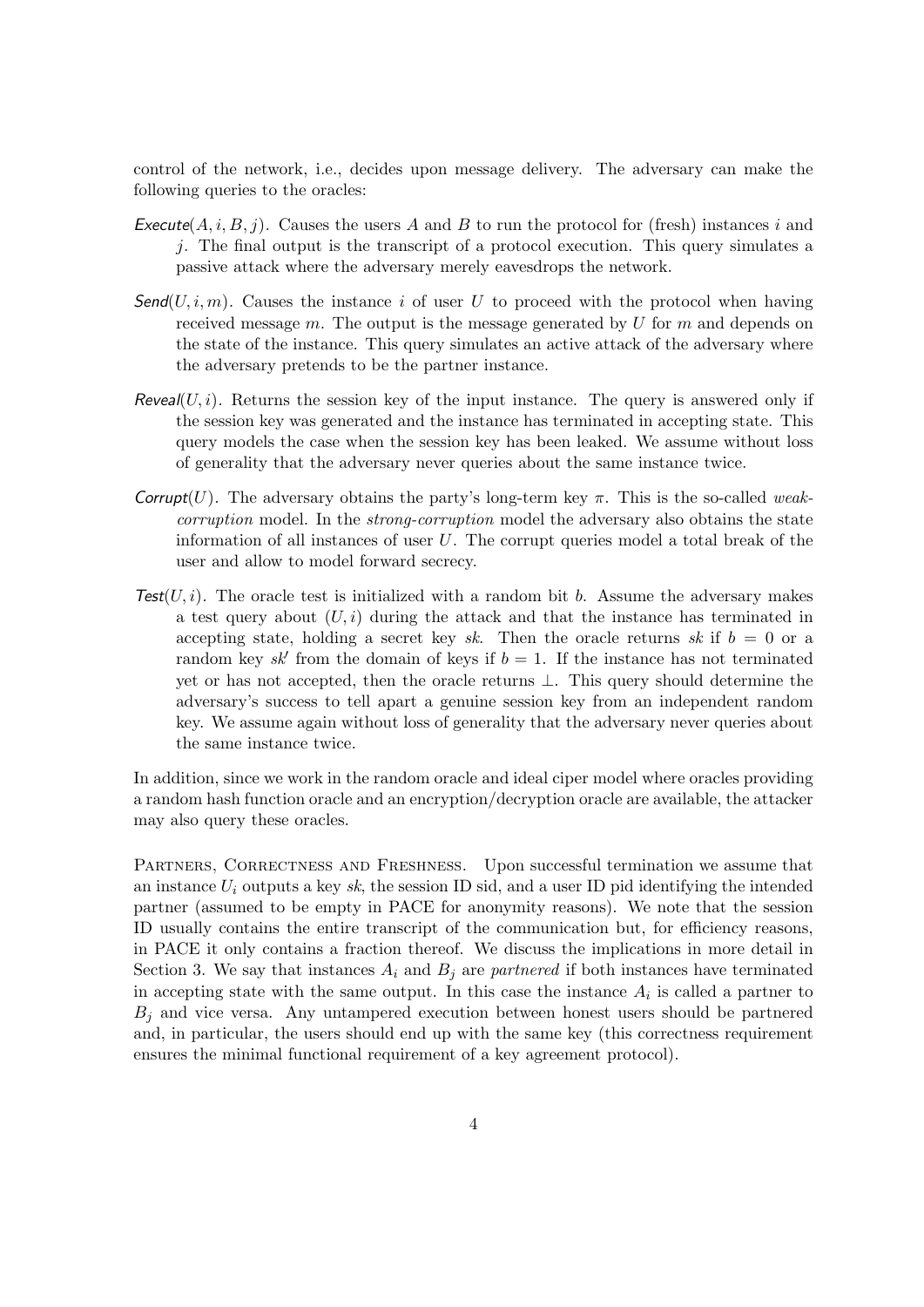Neglecting forward security for a moment, an instance  $(U, i)$  is called fresh at the end of the execution if there has been no Reveal $(U, i)$  query at any point, neither has there been a Reveal $(B, j)$  query where  $B_j$  is a partner to  $U_i$ , nor has somebody been corrupted. Else the instance is called unfresh. In other words, fresh executions require that the session key has not been leaked (by neither partner) and that no Corrupt-query took place.

To capture forward security we refine the notion of freshness and further demand from a fresh instance  $(U, i)$  as before that the session key has not been leaked through a Reveal-query, and that for each Corrupt(U)-query there has been no subsequent  $Test(U, i)$ -query involving U, or, if so, then there has been no  $\text{Send}(U, i, m)$ -query for this instance at any point. In this case we call the instance fs-fresh, else fs-unfresh. This notion means that it should not help if the adversary corrupts some party after the test query, and that even if corruptions take place before test queries, then executions between honest users are still protected (before or after a Test-query).

AKE SECURITY. The adversary eventually outputs a bit  $b'$ , trying to predict the bit  $b$  of the Test oracle. We say that the adversary wins if  $b = b'$  and instances  $(U, i)$  in the test queries are fresh (resp. fs-fresh). Ideally, this probability should be close to  $1/2$ , implying that the adversary cannot significantly distinguish random keys from session keys.

To measure the resources of the adversary we denote by

- $t$  the number of steps of the adversary, i.e., its running time, (counting also all the steps required by honest parties)
- $q_e$  the maximal number of initiated executions
- (bounded by the number of Send- and Execute-queries),
- $q_h$  the number of queries to the hash oracle, and
- $q_c$  the number of queries to the cipher oracle.

We often write  $Q = (q_e, q_h, q_c)$  and say that A is  $(t, Q)$ -bounded.

Define now the AKE advantage of an adversary  $A$  for a key agreement protocol  $P$  by

$$
\mathbf{Adv}_{P}^{\text{ake}}(\mathcal{A}) := 2 \cdot \text{Prob}[\mathcal{A} \text{ wins}] - 1
$$

$$
\mathbf{Adv}_{P}^{\text{ake}}(t, Q) := \max \left\{ \mathbf{Adv}_{P}^{\text{ake}}(\mathcal{A}) \middle| \mathcal{A} \text{ is } (t, Q)\text{-bounded} \right\}
$$

The forward secure version is defined analogously and denoted by  $\mathbf{Adv}_{P}^{\text{ake-fs}}(t, Q)$ .

# 3 The PACE Protocol

In this section we describe the PACE framework and options for its subprotocol Map2Point.

#### 3.1 The Main Protocol of PACE

We describe the elliptic curve instantiation of the PACE protocol [6]. Roughly, the chip in the PACE protocol first transmits the authenticated group data  $\mathcal G$  and a nonce s, encrypted with (the hash value of) the password. The receiver can recover this value with the matching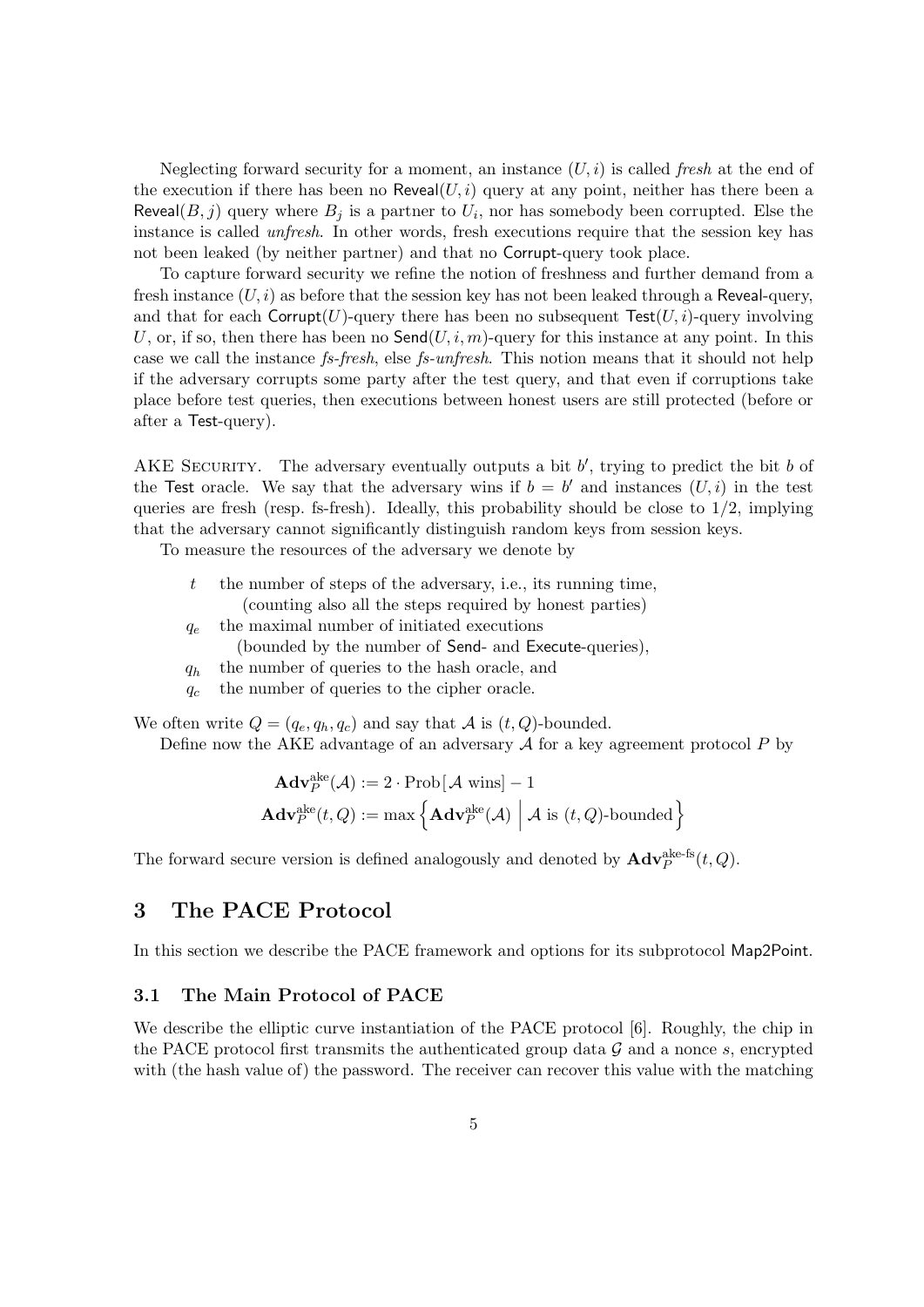password. Then both parties engage in an interactive protocol  $\mathsf{Map2Point}(s)$  to map s to a random group element  $\hat{G}$ . This generator is subsequently used to run a Diffie-Hellman key agreement to derive a common key  $K$ . Once this key is agreed upon, the parties derive the encryption and authentication keys by hashing K appropriately.

In [6] it is for example recommended to use the following protocol Map2Point: Both parties run another DH key agreement protocol (with the chip making the first step), jointly generating a random group element  $H$ , but where the secret nonce  $s$  does not enter the computation. Then both parties compute the output of this step as  $\hat{G} = sG + H$ . We denote this procedure in the following by DH2Point.

We let H be a hash function, C be a block cipher, and M be a MAC. We use  $\mathcal{C}(K; s)$  and  $\mathcal{C}^{-1}(K; z)$  to denote the encryption and decryption of s and z, respectively, for a secret key K. Let  $\mathcal{G} = (a, b, p, q, G, k)$  be the description of an elliptic curve  $y^2 = x^3 + ax + b \mod p$ where  $\langle G \rangle$  is a group of prime order q. The chip (A) and terminal (B) share a secret password  $\pi$  from a dictionary with N elements, chosen at random, and use some mapping to generate the secret key  $K_{\pi}$  for the block cipher from  $\pi$ . Below we let  $K_{\pi} = \mathcal{H}(\pi||0)$ . Note that we implicitly assume that the parties know the right password when engaging in an interaction, e.g., the user may enter the PIN at the reader or the terminal optically scans the machine readable zone of the passport. The ellptic curve version of the PACE protocol is given in Figure 2.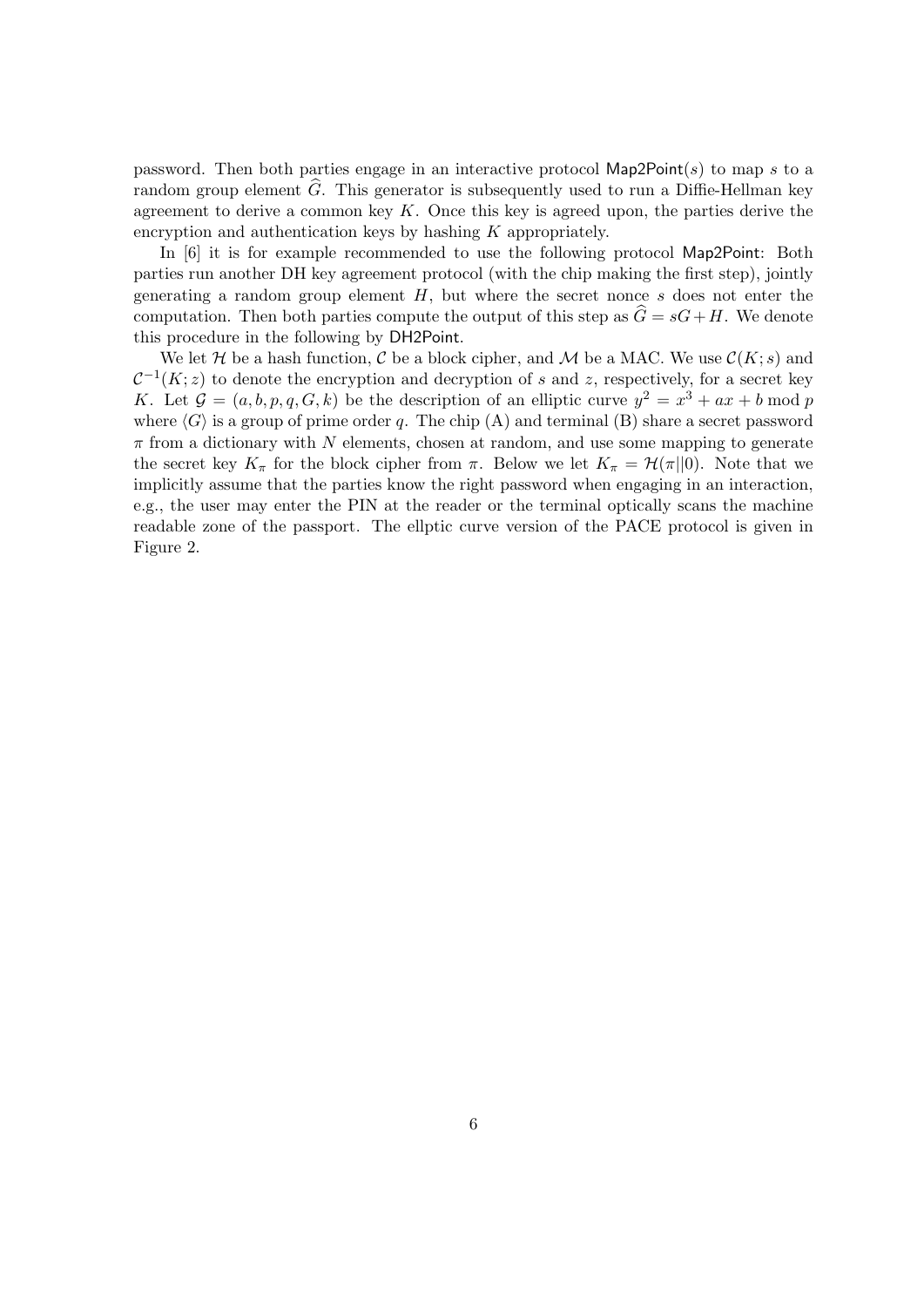Figure 2: PACE based on DH over elliptic curves (with generic Map2Point protocol)

| $\boldsymbol{A}$                                                  |                                               | В                                                                            |  |
|-------------------------------------------------------------------|-----------------------------------------------|------------------------------------------------------------------------------|--|
|                                                                   |                                               |                                                                              |  |
| password $\pi$<br>password $\pi$                                  |                                               |                                                                              |  |
| authenticated EC parameters $\mathcal{G} = (a, b, p, q, G, k)$    |                                               |                                                                              |  |
| $K_{\pi} = \mathcal{H}(\pi  0)$                                   |                                               | $K_{\pi} = \mathcal{H}(\pi  0)$                                              |  |
| choose $s \leftarrow \mathbb{Z}_q$                                |                                               |                                                                              |  |
| $z = \mathcal{C}(K_\pi, s)$                                       |                                               |                                                                              |  |
|                                                                   | $\mathcal{G}, z$                              |                                                                              |  |
|                                                                   |                                               | abort if $\mathcal G$ incorrect                                              |  |
|                                                                   |                                               | $s = C^{-1}(K_{\pi}, z)$                                                     |  |
| $\ldots \ldots \ldots$ Map2Point $(s)$                            |                                               |                                                                              |  |
|                                                                   |                                               |                                                                              |  |
|                                                                   |                                               |                                                                              |  |
| jointly generate $\widehat{G}$                                    |                                               |                                                                              |  |
|                                                                   |                                               |                                                                              |  |
| choose $y_A \leftarrow \mathbb{Z}_q^*$                            |                                               | choose $y_B \leftarrow \mathbb{Z}_q^*$                                       |  |
| $Y_A = y_A \cdot \widehat{G}$                                     |                                               | $Y_B = y_B \cdot \widehat{G}$                                                |  |
|                                                                   | $Y_B$                                         |                                                                              |  |
| abort if $Y_B \notin \langle G \rangle \setminus \{0\}$           |                                               |                                                                              |  |
|                                                                   | $Y_A$ <sub><math>\longrightarrow</math></sub> |                                                                              |  |
|                                                                   |                                               | abort if $Y_A \notin \langle G \rangle \setminus \{0\}$                      |  |
| $K = y_A \cdot Y_B$                                               |                                               | $K = y_B \cdot Y_A$                                                          |  |
| $K_{\text{enc}} = \mathcal{H}(K  1)$                              |                                               | $K_{\text{enc}} = \mathcal{H}(K  1)$<br>$K_{\text{mac}} = \mathcal{H}(K  2)$ |  |
| $K_{\text{mac}} = \mathcal{H}(K  2)$                              |                                               |                                                                              |  |
| $K'_{\text{mac}} = \mathcal{H}(K  3)$                             |                                               | $K'_{\text{mac}} = \mathcal{H}(K  3)$                                        |  |
| $T_A \leftarrow \mathcal{M}(K'_{\text{mac}}, (Y_B, \mathcal{G}))$ |                                               | $T_B \leftarrow \mathcal{M}(K'_{\text{mac}}, (Y_A, \mathcal{G}))$            |  |
|                                                                   | $T_B\_$                                       |                                                                              |  |
| abort if $T_B$ invalid                                            | $T_A$                                         | abort if $T_A$ invalid                                                       |  |
|                                                                   |                                               |                                                                              |  |
| $key=(K_{\rm enc}, K_{\rm mac})$                                  |                                               | $key=(K_{\rm enc}, K_{\rm mac})$                                             |  |
| $sid = (Y_A, Y_B, \mathcal{G})$                                   |                                               | $sid = (Y_A, Y_B, \mathcal{G})$                                              |  |
| $pid = \epsilon$                                                  |                                               | $pid = \epsilon$                                                             |  |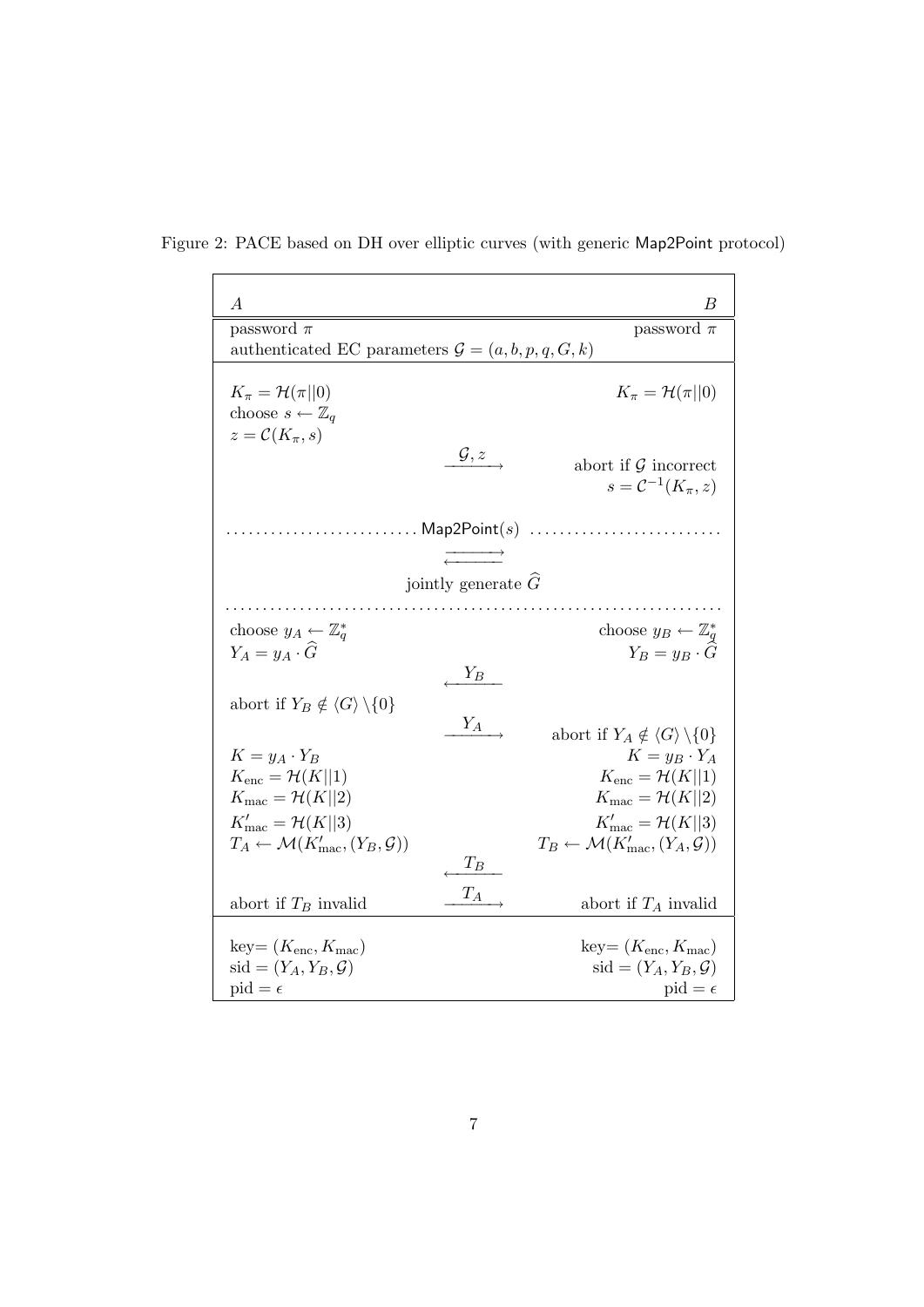Remarks. Some remarks about the changes compared to the original protocol in [6] and about underlying assumptions are in order.

- Session IDs. In the definition of the protocol only the final values (and the group parameters) enter the session ID. This is in order to spare the parties from saving or processing the transcript data in the execution; for a formal treatment of this issue and general solutions see [10]. It follows that the partner definition is "more loose" than the common definition including the whole transcript in sid. With this loose partnering approach here an adversary may now be able to run a man-in-the-middle attack making the honest parties assume they communicate with someone else, even though they hold the same key. Still, the confidentiality of the key is not affected by this.
- The final authentication step. The original scheme uses the output key  $K_{\text{mac}}$  for the MAC computations in the key-agreement protocol, too. This version, however, may not be provable secure in the [5] and [2] model. The reason is that with the Test query the adversary obtains a random or the genuine secret key, including  $K_{\text{mac}}$ . Then the adversary can possibly test whether this key part  $K_{\text{mac}}$  together with  $Y_A$  or  $Y_B$ and matches the transmitted value  $T_A$  or  $T_B$ . For the general analysis we therefore suggest to derive an ephemeral MAC key  $K'_{\text{mac}}$  as  $K'_{\text{mac}} = \mathcal{H}(K||3)$  and use this key for authentication. A similar strategy is recommended in [5].
- Sorting out trivial group elements. The checks for the group elements  $Y_A, Y_B$  to be distinct from the neutral element are necessary to prevent trivial attacks in which the adversary (impersonating one of the parties) simply sends  $Y_A = 0$  or  $Y_B = 0$  in which case it would also hold that  $K = 0$ . Note that this also requires that Map2Point guarantees  $\hat{G} \neq 0$ with very high probability. See also the discussion in the next section.

#### 3.2 The Map2Point Protocol

In this section we describe possible instantiations for the Map2Point sub routine. An overview is given in Figure 3. We always implicitly assume that both parties check for the right format of received values, e.g., that  $H$  is a group element. We take a closer look at the security requirements for Map2Point in Section 4.2.

- The Diffie-Hellman Mapping DH2Point. The DH2Point mapping is based on the Diffie-Hellman key agreement. Both parties generate a DH key  $H$  (relative to the generator  $G$  in  $\mathcal{G}$ ) by exchanging  $X_A = x_A G$  and  $X_B = x_B G$  and letting  $H = x_A x_B G$ . The nonce s in then "added" to this DH key via  $\hat{G} = sG + H$ . Note that the parties should also check that  $H \neq 0$ , otherwise the final output would deterministically depend on the nonce s only.
- The Coin-flipping Mapping Coin2Point. Also creates  $\hat{G}$  as  $\hat{G} = sG + H$ , but both parties use a coin-flipping protocol to generate the random element  $H$ . Namely, party  $A$  first generates  $X_A = x_A G$  and sends a hash value  $\mathcal{H}(X_A)$  of  $X_A$ , then party B transmits  $X_B = x_B G$  and A finally reveals  $X_A$  to B (who checks that this value matches the initial hash). Both parties set  $H = X_A + X_B$ .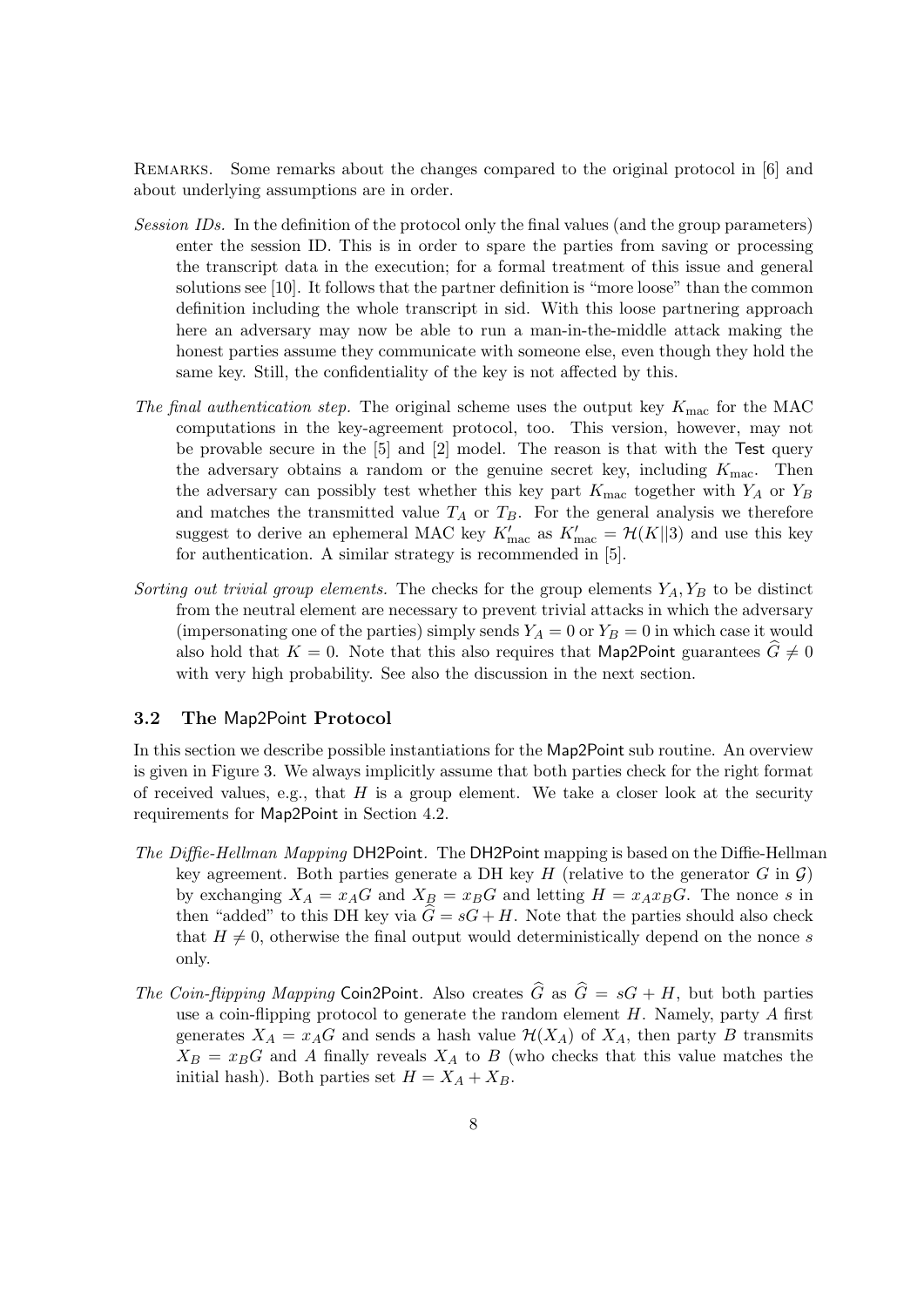| DH2Point(s)                                                                                                                                                                                      | Coin2Point(s)                                                                                                                                                                                                                                                            |
|--------------------------------------------------------------------------------------------------------------------------------------------------------------------------------------------------|--------------------------------------------------------------------------------------------------------------------------------------------------------------------------------------------------------------------------------------------------------------------------|
| B<br>$\boldsymbol{A}$<br>choose $x_A \leftarrow \mathbb{Z}_q^*$<br>choose $x_B \leftarrow \mathbb{Z}_q^*$<br>$X_A = x_A \cdot G$<br>$X_B = x_B \cdot G$<br>$\overline{X_B}$<br>$X_A$             | $\overline{A}$<br>$\boldsymbol{B}$<br>choose $x_A \leftarrow \mathbb{Z}_q^*$<br>choose $x_B \leftarrow \mathbb{Z}_q^*$<br>$X_A = x_A \cdot G$<br>$X_B = x_B \cdot G$<br>$\begin{array}{c}\nC_A \\ \hline\nX_B\n\end{array}$<br>$C_A = \mathcal{H}(X_A)$<br>$X_A$         |
| abort if $X_B = 0$<br>abort if $X_A = 0$<br>$H = x_A \cdot X_B$<br>$H = x_B \cdot X_A$<br>$\widehat{G} = sG + H$<br>$\widehat{G} = sG + H$                                                       | abort if $C_A \neq \mathcal{H}(X_A)$<br>$H = X_A + X_B$<br>$H = X_A + X_B$<br>$\widehat{G} = sG + H$<br>$\widehat{G} = sG + H$                                                                                                                                           |
| Hash2Point $(s)$<br>(assumes h2c function onto curve<br>and pseudorandom function $R$ )<br>B<br>$\overline{A}$<br>choose nonce $t$<br>$\widehat{G} = h2c(R(s,t))$<br>$\widehat{G} = h2c(R(s,t))$ | Power2Point $(s)$ (with re-encryption)<br>(for $\mathbb{Z}_p^*, p = wq + 1$ )<br>B<br>$\overline{A}$<br>choose key $K'$<br>$s' = \mathcal{C}(K', s)$<br>where $s = C^{-1}(K_\pi, z)$<br>$s' = \mathcal{C}(K', s)$<br>$\hat{G} = (s')^w \mod p$ $\hat{G} = (s')^w \mod p$ |

Figure 3: Choices for the Map2Point Protocol

- The Hash-into-the-Curve Mapping Hash2Point. Assume we have an efficient function  $x \mapsto$ hash2curve(x) allowing to throw the string x to the curve directly. Possible instantiations are given in [14, 13]. Then the two parties can generate the point  $\widehat{G}$  as follows. In addition to using the encrypted nonce  $s$ , party  $B$  sends another nonce  $t$  in clear (after having received s), and both parties finally apply a pseudorandom generator  $R(s, t)$  to create x. Set  $\hat{G} =$  hash2curve( $R(s, t)$ ).
- The Power-to-Group Mapping Power2Point. This method only works for groups over  $\mathbb{Z}_p^*$ . Here the parties use a function  $s \mapsto s^w \mod p$  for  $p = wq + 1$  for w with large prime factors only to map s to a sub group element of  $\mathbb{Z}_p^*$ . The fact that w does not have small factors ensures that the mapping is statistically close to uniform (given that the value s is uniform). One can again combine this mapping with an interactive generation of  $H$ , or with the re-encryption technique discussed in the previous case.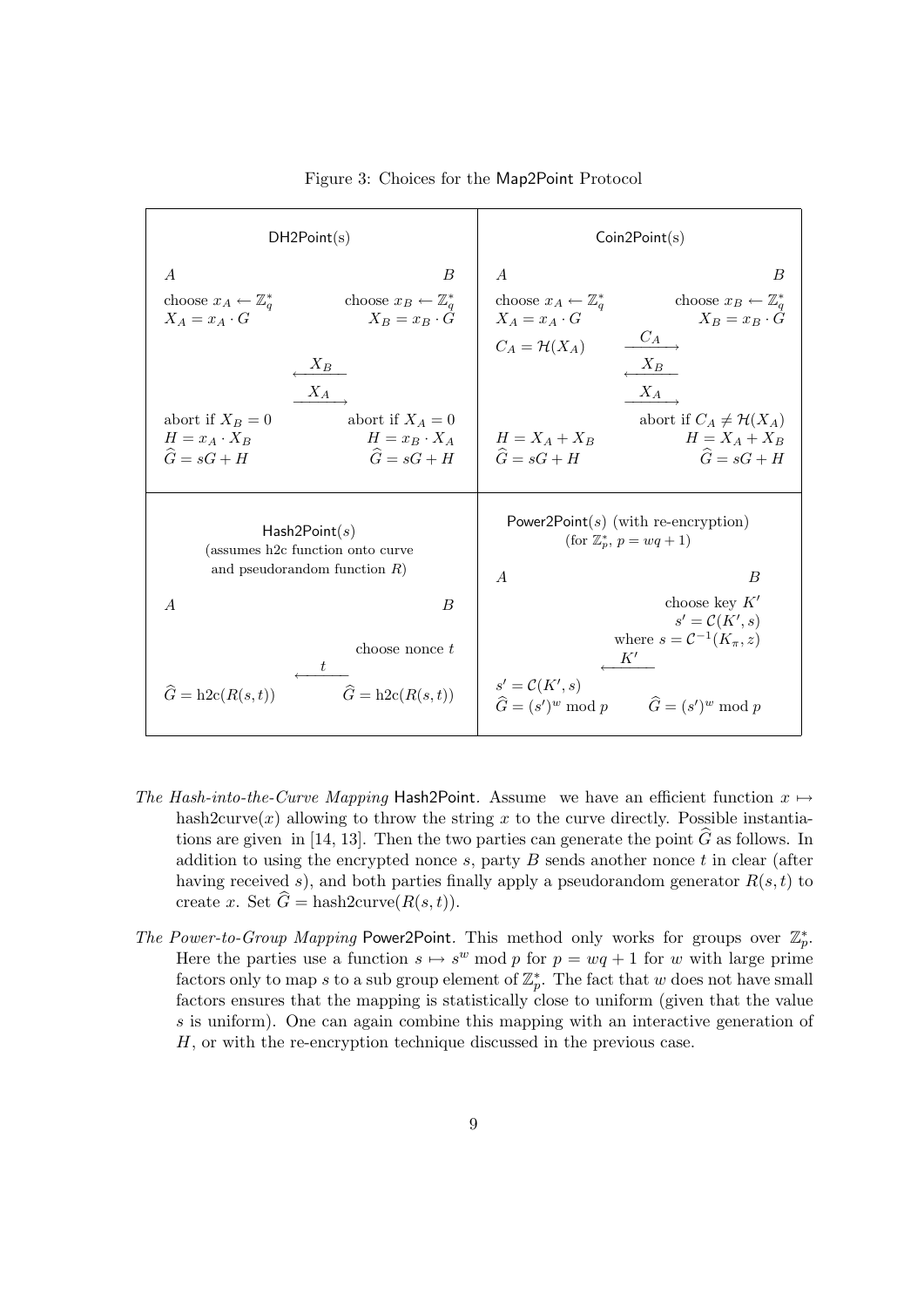# 4 Security Assumptions

As remarked above we carry out our security analysis assuming an ideal hash function (random oracle model) and an ideal encryption scheme (ideal cipher model). Basically, the first assumption says that  $H$  acts like a random function to which all parties have access. The second property says that for each key K the mapping  $\mathcal{C}(K, \cdot)$  is an independent random permutation and one can evaluate both  $\mathcal{C}(K, s)$  and  $\mathcal{C}^{-1}(K, z)$  for arbitrary values  $(K, s)$  and  $(K, z).$ 

We also require that the message authentication code  $\mathcal M$  is unforgeable under adaptively chosen-message attacks (see for instance [12]). We denote by  $\mathbf{Adv}_{\mathcal{M}}^{\text{forget}}(t, q)$  a (bound on the) value  $\epsilon$  for which no attacker in time t can output a new message and a valid tag (after having seen at most q MACs for adaptively chosen messages) with probability more than  $\epsilon$ .

In addition, we need the number-theoretic assumptions discussed below. At the end of this section we discuss security requirements for the Map2Point protocol.

#### 4.1 Number-Theoretic Assumptions

For passive adversaries, merely eavesdropping the network, security follows from the DH assumption:

**Definition 4.1 (DH Problem)** The DH problem is  $(t, \epsilon)$ -hard if for any adversary A running in time t the probability that  $y_A y_B G \leftarrow \mathcal{A}(\mathcal{G}, G, y_A G, y_B G)$  is at most  $\epsilon$  (where the probability is over the choice of  $\mathcal{G}$ ,  $y_A, y_B \leftarrow \mathbb{Z}_q$  and the internal coin tosses of  $\mathcal{A}$ ).

We let  $\mathbf{Adv}^{\mathrm{DH}}(t)$  denote a (bound on the) value  $\epsilon$  for which the DH problem is  $(t, \epsilon)$ -hard.

The PACE-DH Problem. Active adversaries, injecting messages, can usually contribute to the input to the DH problem and we thus require a stronger assumption based on the PAssword-based Chosen-Element (PACE) DH problem. Assume that we are given  $N$  values s<sub>i</sub> from  $\mathbb{Z}_q$  (each value corresponding to  $C^{-1}(K_\pi, z)$  for a possible password  $\pi$ ) of which one corresponds to the actual password  $s_k$ . Potentially, these values  $s_i$  are biased by the adversary through its choice of z so we precautiously let the adversary fully determine them (with the only restriction that they are distinct).

Suppose further that we are given a random group element  $H$  (generated via Map2Point and possibly known to the adversary), as well as  $y_B(s_kG+H)$  for a random  $y_B$  (for the value  $Y_B$  sent by an honest party). Then the adversary's task is to find a group element  $Y_A$  (i.e., the  $Y_A$  sent in the protocol) and a key K such that  $K = y_B Y_A$ . Since the adversary may try different possibilities for K, below we let the adversary output a set of  $q_\ell$  possible key values  $K_1, \ldots, K_{q_\ell}.$ 

We first remark that the setting above corresponds to the case that the adversary impersonates the chip. This means that the adversary can adaptively decide upon his choices after seeing the group elements (representing the chip's choices). The case that the adversary plays the terminal is a special case where the adversary first ignores parts of the data. We also remark that, while we consider concurrent executions of the key agreement protocol, for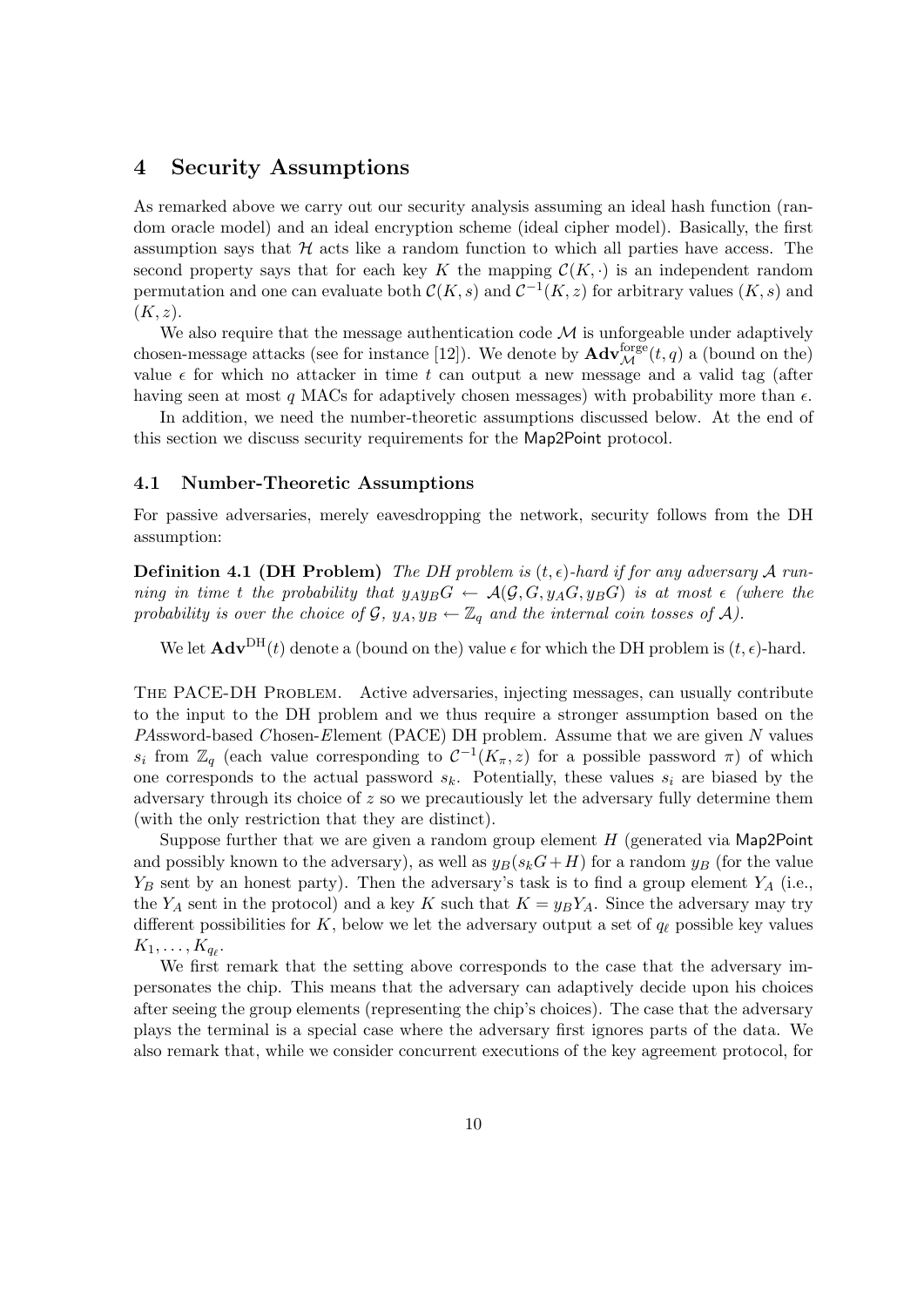the analysis it suffices to consider our interactive number-theoretic problem in a somewhat isolated setting.

Note that we cannot exclude trivial guessing strategies for our problem. That is, if the adversary manages to guess k it can simply set  $Y_A = s_k G + H$  and later choose  $K = Y_B$ . Similarly, it can choose any linear transformation  $Y_A = a(s_k G + H)$  and  $K = aY_B$  for  $a \in \mathbb{Z}_q$ (also covering the case that  $a = 0$  in which case the other party aborts). Hence, there is always an adversarial strategy with success probability at least  $1/N$ . Yet, this should be close to optimal:

Definition 4.2 (Password-Based Chosen-Element DH Problem) The password-based chosen-element DH problem is  $(t, N, q_\ell, \epsilon)$ -hard if for any adversary  $\mathcal{A} = (\mathcal{A}_0, \mathcal{A}_1)$  running in total time t the probability that the following experiments returns 1 is most  $\frac{1}{N} + \epsilon$ .

pick  $\mathcal G$  (including a generator  $G$ ) let  $(st, s_1, \ldots, s_N) \leftarrow \mathcal{A}_0(\mathcal{G}, G, N)$ where  $s_1, \ldots, s_N$  are pairwise distinct and st is some local state pick  $H \leftarrow \langle G \rangle$ ,  $y_B \leftarrow \mathbb{Z}_q$  and  $k \leftarrow \{1, 2, \ldots, N\}$ let  $(Y_A, K_1, \ldots, K_{q_\ell}) \leftarrow \mathcal{A}_1(\mathsf{st}, y_B(s_kG + H), H)$ output 1 iff  $Y_A \neq 0$  and  $K_i = y_B Y_A$  for some  $i \in \{1, 2, \ldots, q_\ell\}$ 

We let  $\mathbf{Adv}^{\mathbf{PACE-DH}}(t, N, q_\ell)$  denote a (bound on the) value  $\epsilon$  for which the PACE-DH problem is  $(t, N, q_\ell, \epsilon)$ -hard.

On the Hardness of the PACE-DH Assumption. The hardness of the PACE-DH problem implies hardness of the discrete logarithm problem (see Section 4.2). We note that the PACE-DH problem resembles the password-based chosen-basis problem of Abdalla et al. [4, 1]. Yet, while that problem has been proven to be equivalent to the DH problem [4, 1] (albeit with a loose security reduction),<sup>1</sup> we are not aware if the PACE-DH problem here is also infeasible assuming the hardness of the DH problem. However, in the generic model of Shoup [15] the problem is also as hard as the DH problem, indicating that only "clever" attacks exploiting the group representation can make a difference in comparison to the regular DH problem. We discuss this in Appendix A.

THE GPACE-DH PROBLEM. In the PACE-DH problem above the group element  $H$  is assumed to be random. In the actual protocol execution, however, it depends on the execution of protocol Map2Point in which the adversary may control one of the parties. Hence, in the general PACE-DH problem we mimic the generation of  $H$  via Map2Point and thus lend the adversary more power in generating H:

Definition 4.3 (General Password-Based Chosen-Element DH Problem) The general password-based chosen-element DH problem is  $(t, N, q_\ell, \epsilon)$ -hard (with respect to Map2Point)

<sup>&</sup>lt;sup>1</sup>Note that the similar chosen-basis *decisional* Diffie-Hellman problems of Abdalla and Pointcheval [3] have been shown to be insecure by Szydlo [16]; Szydlo's attacks do not transfer to the computational counterparts, though.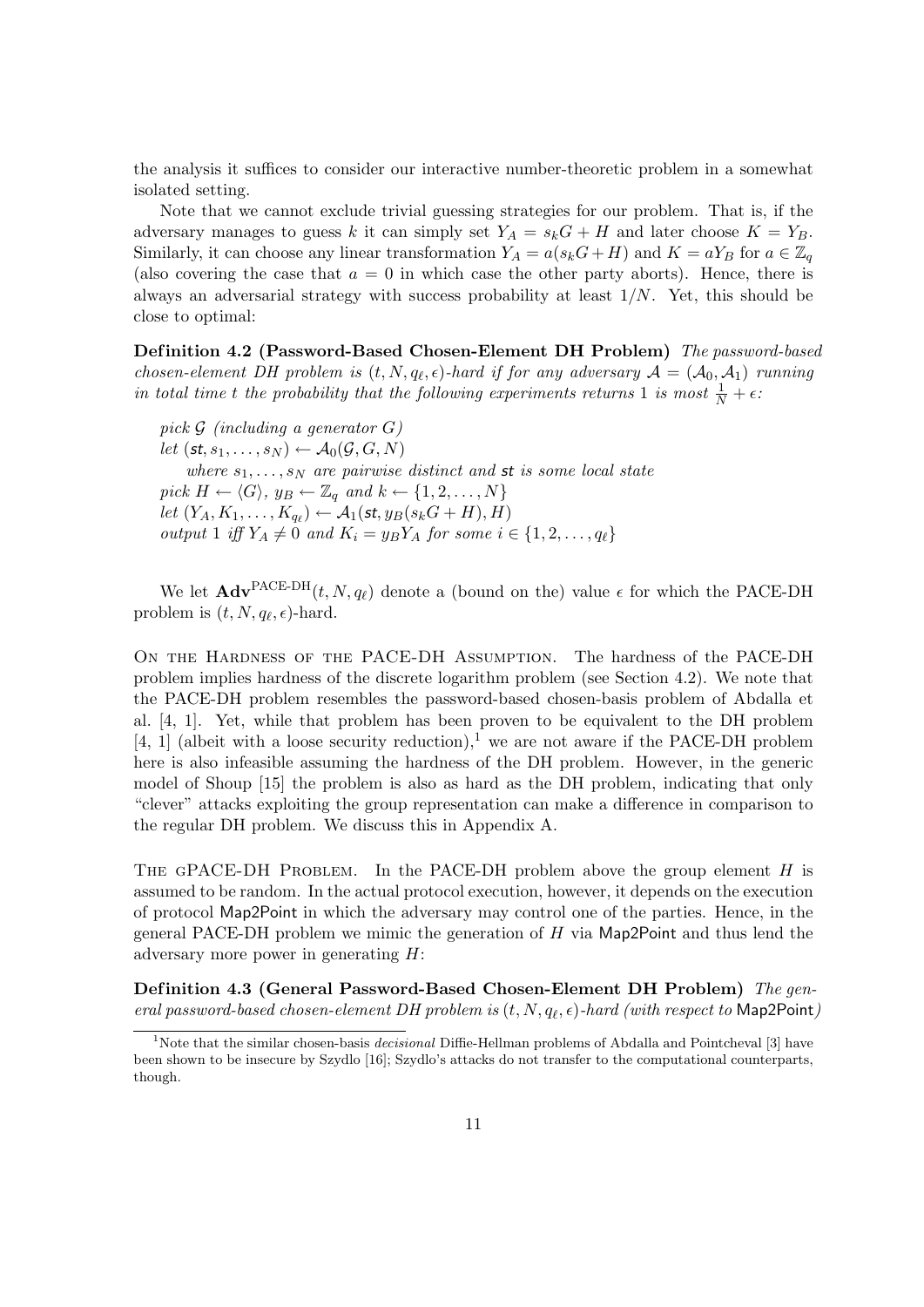if for any adversary  $A = (A_0, A_1, A_2)$  running in total time t the probability that the following experiments returns 1 is most  $\frac{1}{N} + \epsilon$ :

pick  $\mathcal G$  (including a generator  $G$ ) let  $(st_0, s_1, \ldots, s_N) \leftarrow \mathcal{A}_0(\mathcal{G}, G, N)$ where  $s_1, \ldots, s_N$  are pairwise distinct and  $st_0$  is some local state pick  $y_B \leftarrow \mathbb{Z}_q$  and  $k \leftarrow \{1, 2, \dots, N\}$ let  $\hat{G}$  be the local output of the honest party in an execution of Map2Point( $s_k$ ), where  $A_1(st_0)$  controls the other party (and generates the local state  $st_1$ ). let  $(Y_A, K_1, \ldots, K_{q_\ell}) \leftarrow \mathcal{A}_2(\mathsf{st}_1, y_BG)$ 

output 1 iff  $Y_A \neq 0$  and  $K_i = y_B Y_A$  for some  $i \in \{1, 2, \ldots, q_\ell\}$ 

We let  $\mathbf{Adv}_{\mathsf{Map2Point}}^{\text{gPACE-DH}}(t, N, q_\ell)$  denote a (bound on the) value  $\epsilon$  for which the gPACE-DH problem is  $(t, N, q_\ell, \epsilon)$ -hard (with respect to Map2Point).

PACE-DH vs. gPACE-DH. Using the coin-flipping protocol Coin2Point for Map2Point the output  $H$  is (statistically close to) uniformly distributed –and simulatable— and thus security holds under the basic PACE-DH problem. Next consider the DH2Point protocol which generates H as the DH key from  $X_A$  and  $X_B$ . Then the hardness of the gPACE-DH problem clearly implies hardness of the PACE-DH problem for DH2Point. That is, given adversary  $A_{\text{PACE}}$  breaking the case of a random H we can easily build an adversary  $A_{\text{DHP2Point}}$ against the gPACE problem for DH2Point by simply following the DH key agreement honestly, such that H is a random element. Then any solution to the random case returned by  $\mathcal{A}_{PACE}$ also gives a solution to the DH2Point case. The converse is not known to hold, essentially because the DH key agreement may not yield a uniformly distributed element (if the honest party goes first). Still, we note again that in the generic group model both problems are hard, and we indicate in Appendix A that both problems may indeed be close even in the non-generic case. Some potential advantages of the DH2Point approach over Coin2Point are discussed in the next section.

#### 4.2 Requirements for the Map2Point Protocol

In this section we discuss security aspects of the Map2Point protocol. We subsume the choices for Map2Point under some general form.

CANONICAL Map2Point PROTOCOLS. To define the security requirements for Map2Point in the PACE protocol formally we need a special property basically saying that Map2Point consists of an interactive step RndPoint() where both parties jointly generate some randomness, say, a random group element  $H$  or a key  $K'$ . In the sequel we denote this randomness simply by  $H$ . This step should be independent of the nonce  $s$  and only depend on the public data (including transmitted values). Only in the final local step the parties compute  $\tilde{G}$  from this value H and the nonce s via a non-interactive algorithm  $\mathsf{NncPoint}(s, H)$ .

We call a protocol Map2Point *canonical* if, in addition to the aforementioned structure, the protocol is non-trivial in the sense that for any  $s \in \mathbb{Z}_q$  the output  $\widehat{G}$  of an execution of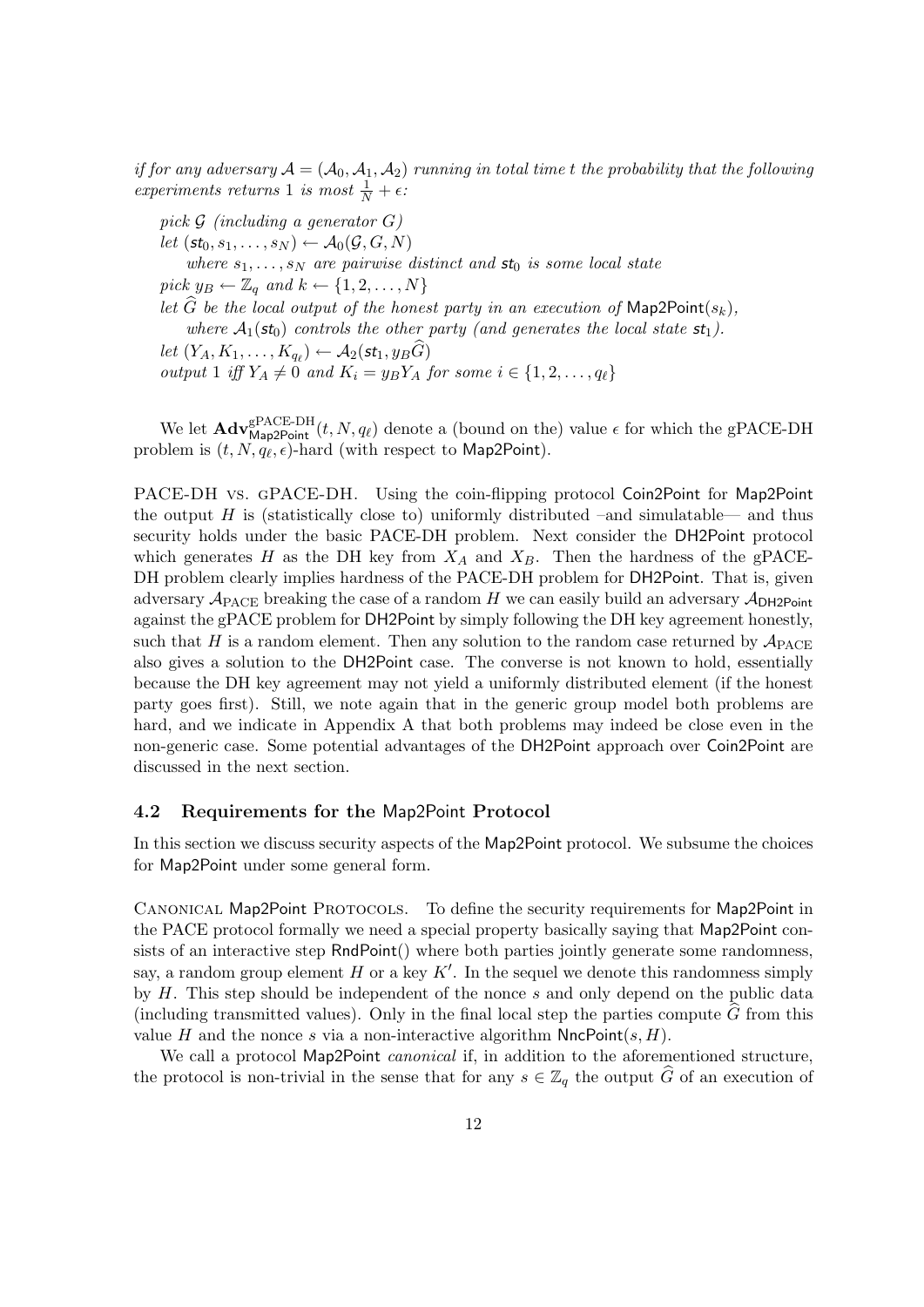Map2Point(s) between honest parties satisifies  $\hat{G} \neq 0$ . Note that for DH2Point and Coin2Point, for example, there is a small probability of  $1/q$  that the output of Map2Point is 0, namely, if  $H = -sG$ . We ignore this small term to simplify the presentation and merely note that such cases can be easily thwarted by testing for trivial values and setting  $\hat{G} = G$  in this case.

NECESSARY SECURITY REQUIREMENTS. To be suitable for the gPACE-DH problem any canonical Map2Point protocol must satisfy the following properties:

 $\bf{Proposition~4.4}$  For a canonical protocol Map2Point it can only hold  $\bm{Adv}^{gPACE-DH}_{\mathsf{Map2Point}}(t,N.q_{\ell})\leq$  $\epsilon$  if the following is true:

- Collision-Resistance. Consider distinct, adversarial chosen values  $s_1, \ldots, s_N \in \mathbb{Z}_q$  and an execution of RndPoint() where the adversary (running in time at most  $t - \Theta(N + \epsilon)$ Time(NncPoint))) may control one of the parties, and where the honest player and the adversary output H. Then we have  $\textsf{NncPoint}(H, s_i) = \textsf{NncPoint}(H, s_i)$  for  $i \neq j$ with probability at most  $\epsilon' = N\epsilon$ .
- Hardness of Discrete-Logarithms. Consider distinct, adversarial chosen values  $s_1, \ldots, s_N \in$  $\mathbb{Z}_q$  and an execution of RndPoint() where the adversary (running in time at most t –  $\Theta(N\cdot \mathit{Time}(\mathsf{NncPoint}) + N\cdot \mathit{Time}(\mathit{Exp}_\mathcal{G})))$  may control one of the parties, and where the honest player and the adversary output H. Then the probability that the adversary also outputs a value  $log_{\text{NncPoint}(H, s_i)}$  NncPoint $(H, s_j)$  for some  $i \neq j$  is at most  $\epsilon' \leq N\epsilon$ . (In particular, for Map2Point = DH2Point the probability for outputing  $log_{C} H$  must be at most  $N_{\epsilon}$ .)

The second property indicates that deterministic protocols Map2Point must be treated with special care because then the outcome of the protocol may be under full control of the adversary. It must then be ensured that the adversary cannot find  $s_1, \ldots, s_N$  such that it knows the discrete logarithm of  $\mathsf{Map2Point}(s_i)$  with respect to  $\mathsf{Map2Point}(s_i)$  for some  $i \neq j$ . One remedy against such an attack may then be a strong cipher for which the adversary cannot find such  $s_i, s_j$  which map to the same ciphertext (for the corresponding hashed passwords). While this is true in the ideal cipher model it may be much harder to achieve this property for concrete instantiations.

*Proof (of Proposition 4.4).* It suffices to show the second case, because the for a collision we obviously have  $log_{\text{NncPoint}(H, s_i)}$  NncPoint $(H, s_j) = 1$ .

Assume that there is an adversary  $\beta$  (with the given running time) finding the discrete logarithm with probability more than  $\epsilon'$ . Then we construct a successful adversary A in the gPACE-DH game. Adversary A initially runs B to generate  $s_1, \ldots, s_N$  and relays the communication from the the RndPoint execution and its Map2Point run. Algorithm  $A$  then, upon receiving H and a value a from B, as well as  $Y_B = y_B \hat{G}$  in the game, checks if there are  $i \neq j$  with  $a = \log_{\text{NncPoint}(H, s_i)} \text{NncPoint}(H, s_j)$ . If not, it sets  $j = 1$ . Adversary A eventually outputs  $Y_A = \textsf{NncPoint}(H, s_j)$  and  $K_1 = Y_B$  as well as  $K_2 = aY_B$ .

For the analysis note that, if  $\beta$  succeeds in finding a discrete logarithm, then  $\mathcal A$  wins with probability at least  $2/N$ . This is true because the "right" index k is picked at random, independently of the outcome of RndPoint, and thus hits the bad indices with probability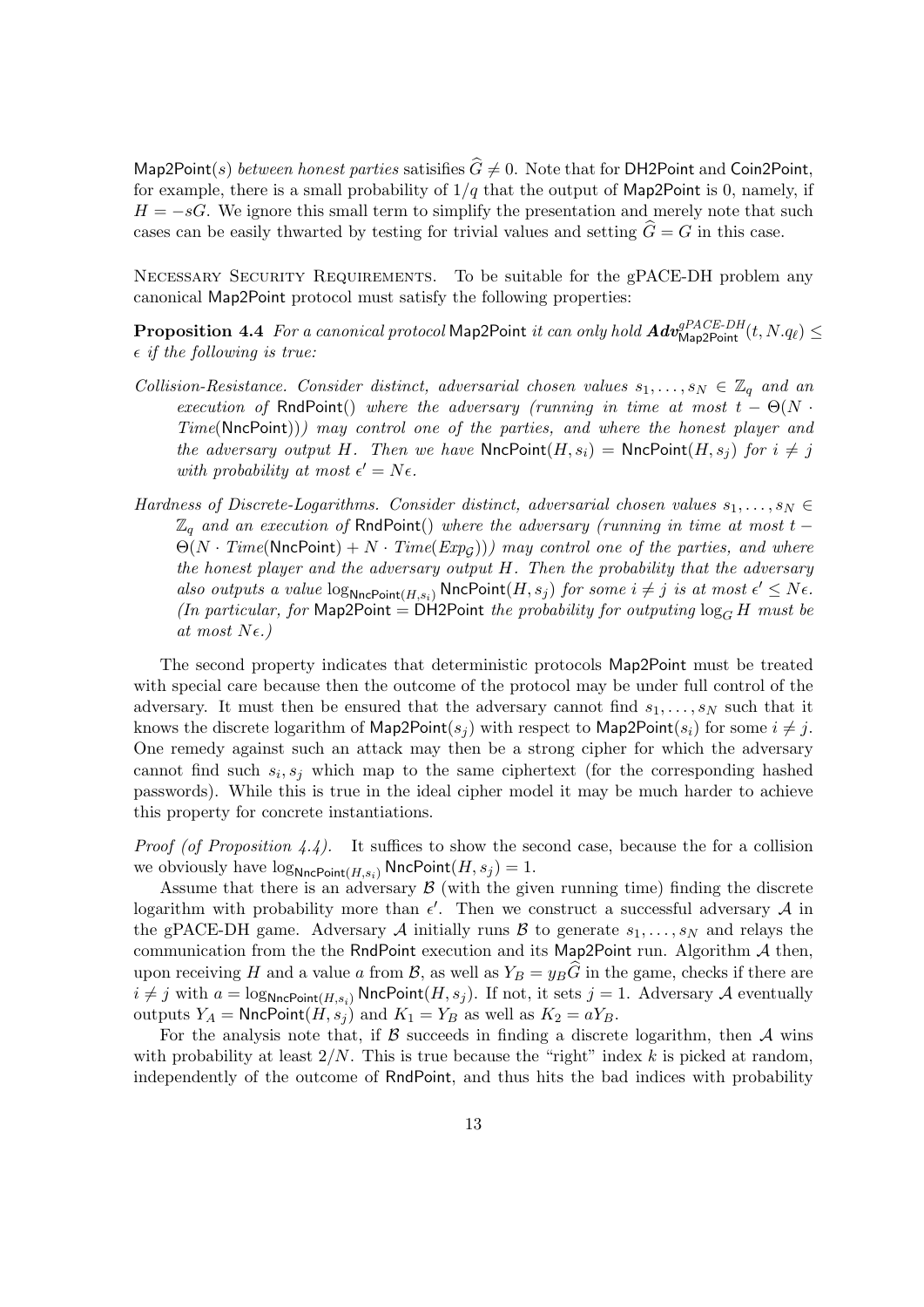at least  $2/N$  (such that  $Y_B$  or  $aY_B$  is a valid solution for j resp. i). Given that a is not a discrete logarithm we again have  $k = j = 1$  with probability 1/N. Overall, adversary A wins with probability  $\frac{1}{N} + \frac{1}{N}$  $\frac{1}{N} \epsilon' > \frac{1}{N} + \epsilon$ . Noting that A runs in time t we obtain a contradiction to the hardness of the gPACE-DH problem.  $\hfill \square$ 

SPECIFIC Map2Point CHOICES. Here we consider the security of the previously defined choices for Map2Point:

- The DH2Point Protocol. Recall that both parties compute  $\hat{G}$  as  $\hat{G} = sG + H$  where H is a Diffie-Hellman key. If both parties in this step are honest then the outcome is clearly a random element  $H$  and breaking such an instance would require to solve the PACE-DH problem (instead of the gPACE-DH problem). If the adversary impersonates the terminal and sends  $X_B$  first, then, unless  $X_B = 0$ , the value H is random as well (for  $X_B = 0$  the honest party aborts). It is unclear how the adversary can take advantage (in breaking the key agreement protocol) if it chooses  $X_A$  after receiving  $X_B$  from an honest party, without knowing the discrete logarithm of  $X_A$  to  $G$ . But assuming that the adversary knows the discrete log, the value  $H$  is a random group element as in the PACE-DH problem (or the adversary is able to deduce the discrete logarithm of  $X_B$  to G and the discrete logarithm problem is thus easy).
- The Coin2Point Protocol. In the coin-flipping case where A first commits to  $X_A$  and then both parties exchange  $X_A$  and  $X_B$  we set  $\hat{G} = sG + X_A + X_B$ . Assuming that the hash function  $H$  acts like a random oracle we obtain a secure solution under the basic PACE-DH problem (as  $H$  allows to decommit arbirtrarily for honest  $A$ , and to extract the value  $X_A$  from a commitment of a malicious  $A$ ).

A potential disadvantage compared to DH2Point is that an outsider here can determine  $H = X_A + X_B$  from the interaction  $X_A, X_B$  between two honest parties, and can thus possible find password candidates. In the DH2Point case the value  $H$  is essentially an unknown random element to an eavesdropper (under the decisional Diffie-Hellman assumption) and therefore also "shields" the password. Another point is that the coinflipping protocol relies on the (perfect) one-wayness of the hash function (which may be a different requirement than for a good key derivation function); any leakage about  $X_A$  from  $\mathcal{H}(X_A)$  may allow the adversary to bias the outcome H via  $X_B$ .

- The Hash2Point *Protocol.* Requires that the pseudorandom mapping R generates a (pseudo)random element, even if the input is partly under control of the adversary. Furthermore, the hashing into the curve must be such that neither side knows the discrete logarithm of the group element.
- The Power2Point Protocol. The protocol clearly require that the mapping from  $s'$  to the group does not allow to compute discrete logarithms easily. This must particularly hold since the re-encryption technique potentially allows a malicious party B to find suitable keys  $K'$  after learning s. In the ideal cipher model the adversary, however, has very limited control over the outcome  $s'$ .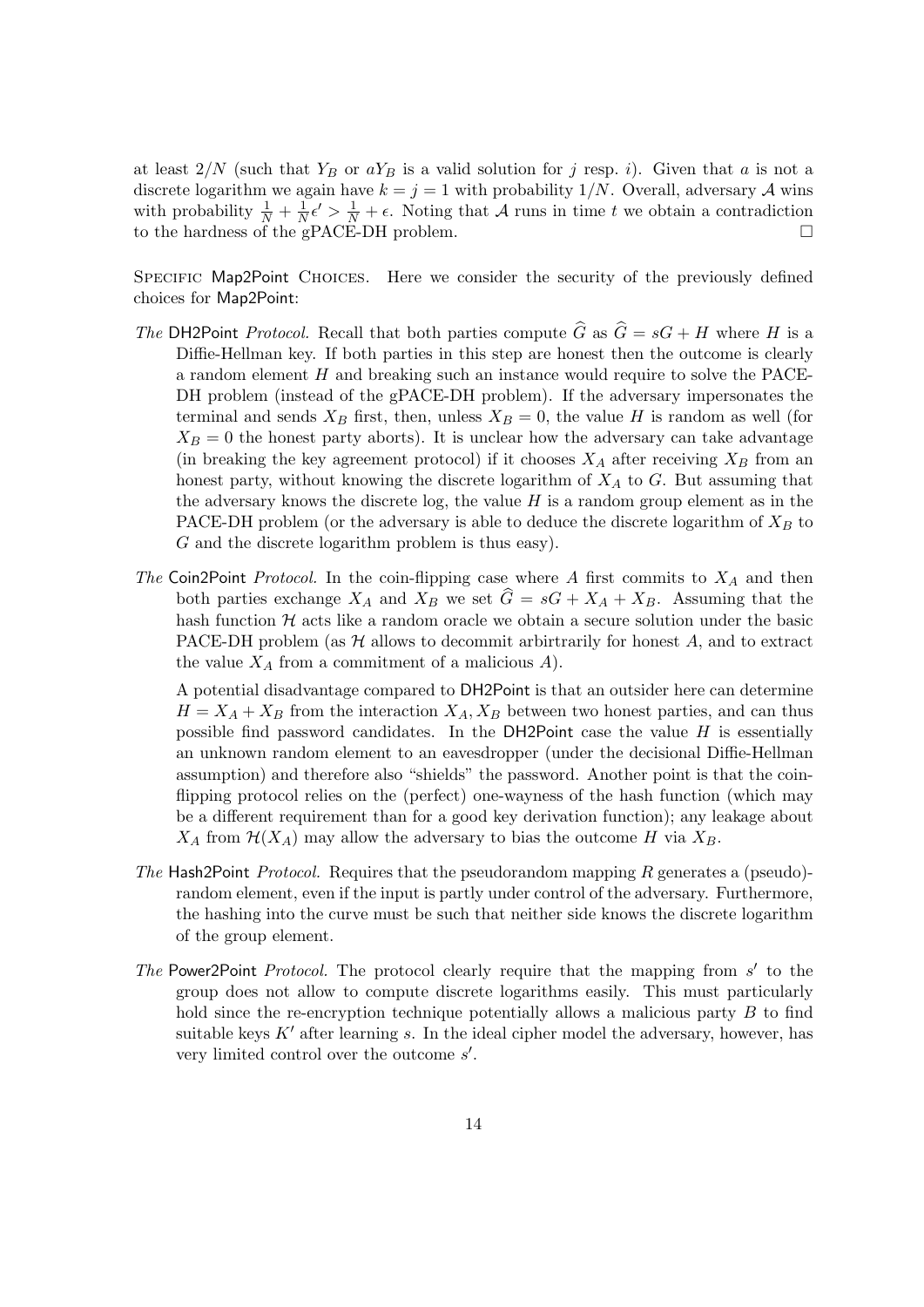## 5 AKE-Security of PACE

We analyze the PACE protocol with respect to general Map2Point protocols:

Theorem 5.1 Let Map2Point be canonical and assume that the password is chosen from a  $dictionary of size N$ . In the random oracle model and the ideal cipher model we have

$$
\begin{array}{lcl} \boldsymbol{Adv}^{ake}_{PACE}(t,Q) & \leq & \displaystyle \frac{q_e}{N} + q_e \cdot \boldsymbol{Adv}^{gPACE-DH}_{\text{Map2Point}}(t^*,N,q_h) \\ & & \displaystyle + q_e \cdot \boldsymbol{Adv}^{torge}_{\mathcal{M}}(t^*,2q_e) + \frac{2q_e N^2 + 8q_e^2 N + q_c q_e}{\min\{q,|Range(\mathcal{H})|\}} \end{array}
$$

where  $t^* = t + O(kq_e^2 + kq_h^2 + kq_c^2 + k^2)$  and  $Q = (q_e, q_c, q_h)$ .

We remark that the time  $t^*$  covers the additional time to maintain lists and perform look-ups.

*Proof.* Correctness of the protocol follows from the correctness of the MAC algorithm  $\mathcal M$ and the fact that Map2Point does not return a trivial group element  $\hat{G} = 0$ .

We show security via the common game based approach, gradually changing the original attack Game<sub>0</sub> (with random test bit b) via experiments Game<sub>1</sub>, Game<sub>2</sub>, ... to a game where the adversary's success probability to predict  $b$  is bounded by the guessing probability of 1  $\frac{1}{2}$ . Each transition from Game<sub>i</sub> to Game<sub>i+1</sub> will only change the adversary's probability only slightly (depending on cryptographic assumptions), thus showing that the success probability in the original attack cannot be significantly larger than  $\frac{1}{2}$ . (Formally we can condition on all "bad" events ruled out in the previous games to not happen.)

Technically, we would like to conclude that the adversary never makes a hash query about a Diffie-Hellman key from which an honest party has derived the output keys. If such a query does not occur then, because we deploy a random oracle, the final keys still look random. We show that this is essentially true under the hardness of the gPACE-DH problem (and in the course take advantage of the random oracle and ideal cipher model).

But we also need to take into account attacks where the adversary manages to find unpartnered instances but which derive the same keys. In this case the adversary could easily distinguish the answer of a Test-query by posting a Reveal-query for the unpartnered instance (if the instances are partnered then such a Reveal-query is not admissible for a success). We prove that this is guaranteed by the unforgeability of the MAC.

We also remark that we assume that no Corrupt-query takes place in this setting (or else the adversary cannot win). We cover forward security and Corrupt-queries in Section 6. We next define the games.

DESCRIPTION OF Game<sub>0</sub>. Corresponds to the original attack on the protocol.

DESCRIPTION OF Game<sub>1</sub>. As Game<sub>0</sub> but abort in case of  $K_\pi$  collisions.

We abort the experiment (declaring the adversary to lose) whenever there are distinct passwords  $\pi \neq \pi^*$  yielding the same hash value  $K_{\pi} = \mathcal{H}(\pi||0) = \mathcal{H}(\pi^*||0)$ . Since there are at most  $\frac{1}{2}N^2$  admissible password pairs in total and H is a random oracle, the adversary's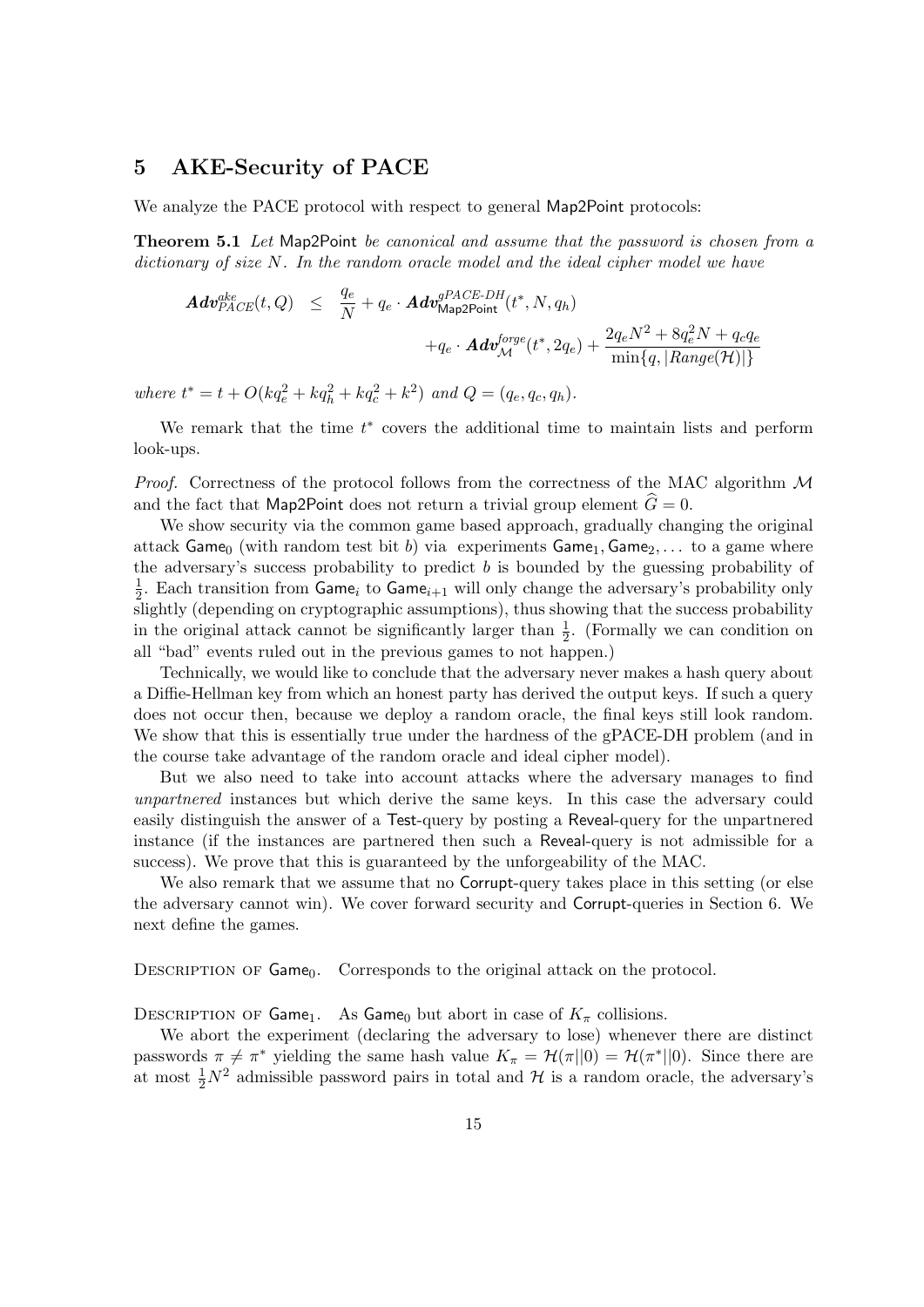success probability decreases by at most  $\frac{1}{2}N^2/|\text{Range}(\mathcal{H})|$  by the birthday bound. Letting Game<sub>i</sub> also denote the event that the adversary successfully predicts the test bit b in Game<sub>i</sub> we thus have

$$
\mathrm{Prob}\!\left[\mathsf{Game}_0\right] \leq \mathrm{Prob}\!\left[\mathsf{Game}_1\right] + \frac{N^2}{2\cdot |\mathrm{Range}(\mathcal{H})|}.
$$

DESCRIPTION OF Game<sub>2</sub>. As Game<sub>1</sub> but abort in case of collisions among decrypted values.

We abort (again declaring the adversary to lose) if there appears some value  $z$  in an execution such that for some admissible passwords  $\pi \neq \pi^*$  we have  $C^{-1}(K_{\pi}, z) = C^{-1}(K_{\pi}^*, z)$ . Since  $\pi \neq \pi^*$  implies  $K_{\pi} \neq K_{\pi}^*$  by the first game and the cipher is ideal, the probability that for any of the at most  $q_e$  values z in the executions we have a collision is at most  $\frac{1}{2}q_eN^2/q$ .

$$
\text{Prob}\!\left[\textsf{Game}_1\right]\leq\text{Prob}\!\left[\textsf{Game}_2\right]+\frac{q_eN^2}{2q}.
$$

DESCRIPTION OF Game<sub>3</sub>. As Game<sub>2</sub> but abort in case two keys  $K \neq K^*$  of two accepting user instances yield an identical key  $K_{\text{enc}}$ ,  $K_{\text{mac}}$  or  $K'_{\text{mac}}$ .

Since there are at most  $\frac{1}{2}(2q_e)^2$  of such user instances and the probability that two fixed ones yield a hash collision for one of the output keys is at most  $3/|\text{Range}(\mathcal{H})|$ , the adversary's success probability only drops by the term  $6q_e^2/|\text{Range}(\mathcal{H})|$ .

$$
\mathrm{Prob}\!\left[\,\mathsf{Game}_2\right] \leq \mathrm{Prob}\!\left[\,\mathsf{Game}_3\right] + \frac{6q_e^2}{|\mathrm{Range}(\mathcal{H})|}.
$$

DESCRIPTION OF Game<sub>4</sub>. As Game<sub>3</sub> but simulate the ideal cipher.

We replace the actual ideal cipher  $\mathcal C$  by a lazy-sampling like technique. Namely, for honest users we maintain an intially empty list of tuples  $(A, B, s, z)$ . For each honest party (involved in a protocol instance between A and B) calling C about  $(K_{\pi}, s)$  we check the list for an entry  $(A, B, s, z)$  and, if there exists one, we return z. Else we pick a random element z, return it and store  $(A, B, s, z)$  in the list. For each call of an honest party (involved in instance  $(A, B)$ ) to  $C^{-1}$  about  $(K_{\pi}, z)$  we also search for an entry  $(A, B, s, z)$  and return s if we find such an entry; else we pick a random s, store  $(A, B, s, z)$  and return s.

For the adversary we keep a separate list. For any call of the adversary to C about  $(K_\pi, s)$ we check if there is already an entry  $(K_\pi, s, z)$  and return z if so; else we return a random value z and store  $(K_{\pi}, s, z)$ . For each call of the adversary to  $C^{-1}(K_{\pi}, z)$  we search for an entry  $(K_{\pi}, s, z)$  in the list and return s if such an entry exist, else we pick a random s and return s and store  $(K_{\pi}, s, z)$ .

Note that the two lists may cause inconsistencies between the answers to honest users and to the adversary. However, conditioning on the adversary never making a hash query about a DH key derived by an accepting user instance the execution of Game<sub>3</sub> does not reveal any information about the s-values chosen by honest parties. More formally, let THQ be the event that the adversary makes a so-called *target hash query* about  $K||n$  for some  $n \in \{1,2,3\}$ , where K is the key some honest user instance has derived (before computing the MACs).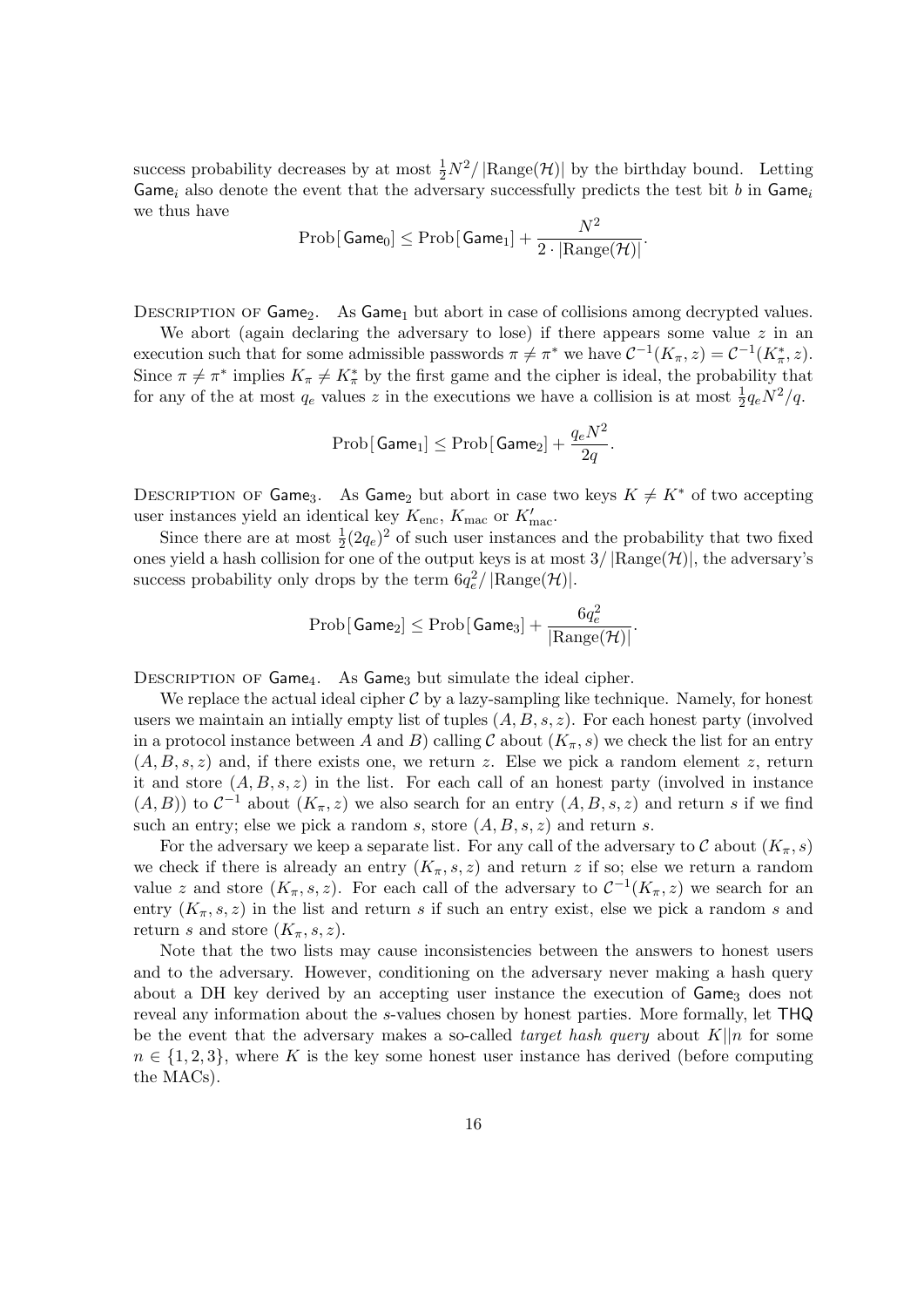We next bound the probability for event **THQ** by describing another game in which we abort if this happens (and then show that under the gPACE-DH assumption this cannot happen too often). To be precise we actually consider the event  $THQ$  in  $Game_3$  where it occured for the first time. But since we are only interested in the first target hash query and up to the point where this target hash query is made the modifications from  $\mathsf{Game}_3$  to  $\mathsf{Game}_4$ cannot affect the adversaries success probability significantly (as shown above), it suffices to consider event THQ in Game4. An important observation here is that up to the first target hash query the data in  $Game_4$  is independently distributed from the actual passwords of users (because neither the simulated cipher nor the MAC computations reveal anything about the password, the interactive runs of protocol RndPoint are also password-independent, and the group elements in the final DH exchange are distributed independently of  $\tilde{G}$ ).

Conditioning on  $\neg THQ$ , the probability of making an accidental query to C about an s-value chosen by an honest party is at most  $q_cq_e/q$ . Analogously, if no target hash queries occur, then answering calls of the adversary to  $\mathcal{C}^{-1}$  as described above, does not lead to any difference in the success probability.

$$
\textrm{Prob}\!\left[\, \mathsf{Game}_3 \right] \leq \textrm{Prob}\!\left[\, \mathsf{THQ} \right] + \textrm{Prob}\!\left[\, \mathsf{Game}_4 \,\, | \, \neg \mathsf{THQ} \right] + \frac{q_c q_e}{q}.
$$

DESCRIPTION OF Game<sub>5</sub>. As Game<sub>4</sub> but stop if the adversary makes a hash query about a DH-key of an accepting user instance  $(U, i)$ .

We even declare the adversary victorious if it ever submits a query  $K||n$  for  $n \in \{1,2,3\}$ to the hash oracle  $\mathcal H$  such that a user instance  $(U, i)$  has computed this key and sent out the final MAC (i.e., we even consider instances in which the user may not accept eventually). We claim that this cannot occur with probability more than  $q_e/N$ , plus the advantage of breaking the gPACE-DH problem (times  $q_e$ ). Consider a user instance  $(U, i)$  in accepting state and the corresponding execution in which the DH-key  $K$  is derived.

We now break the gPACE-DH problem as follows. We are given  $(G, G, N)$  as input. We initially make a guess for the execution number between 1 and  $q_e$  for which the adversary makes the first test query and, at the same time, a target hash query. Then we simulate Game<sub>5</sub>. We wait to receive z in this execution and then output the (possibly then chosen) values  $s_1, \ldots, s_N$  for all passwords  $\pi$  and all (unique) derived keys  $K_{\pi}$  and for each call by the adversary to  $C^{-1}$ .

In the predicted execution we run the Map2Point algorithm with the adversary to obtain  $G$  (relaying the communication in the execution and the external Map2Point instance in the gPACE-DH problem). We then receive  $y_B\tilde{G}$  as additional input and feed these data into the execution. We finally pick random keys  $K_{\text{enc}}$ ,  $K_{\text{mac}}$ ,  $K'_{\text{mac}}$  (instead of querying  $H$ ) and complete the protocol with the help of these data. When the adversary eventually stops we output  $Y_A$ , transmitted in the predicted execution by the adversary or the honest party, and the list  $K_1, \ldots, K_{q_h}$  of values appearing in the at most  $q_h$  hash queries of the form  $K||n$ for  $n \in \{1,2,3\}$ . (If the adversary impersonates the chip then we output the value  $Y_B$ , of course.)

It remains to analyze the probability that we obtain an admissible solution to the gPACE-DH problem. Recall that we fail to win if we output  $Y_A = 0$ . But this case leads the honest party to abort immediately. Hence, we can assume  $Y_A \neq 0$ . Also note that all possible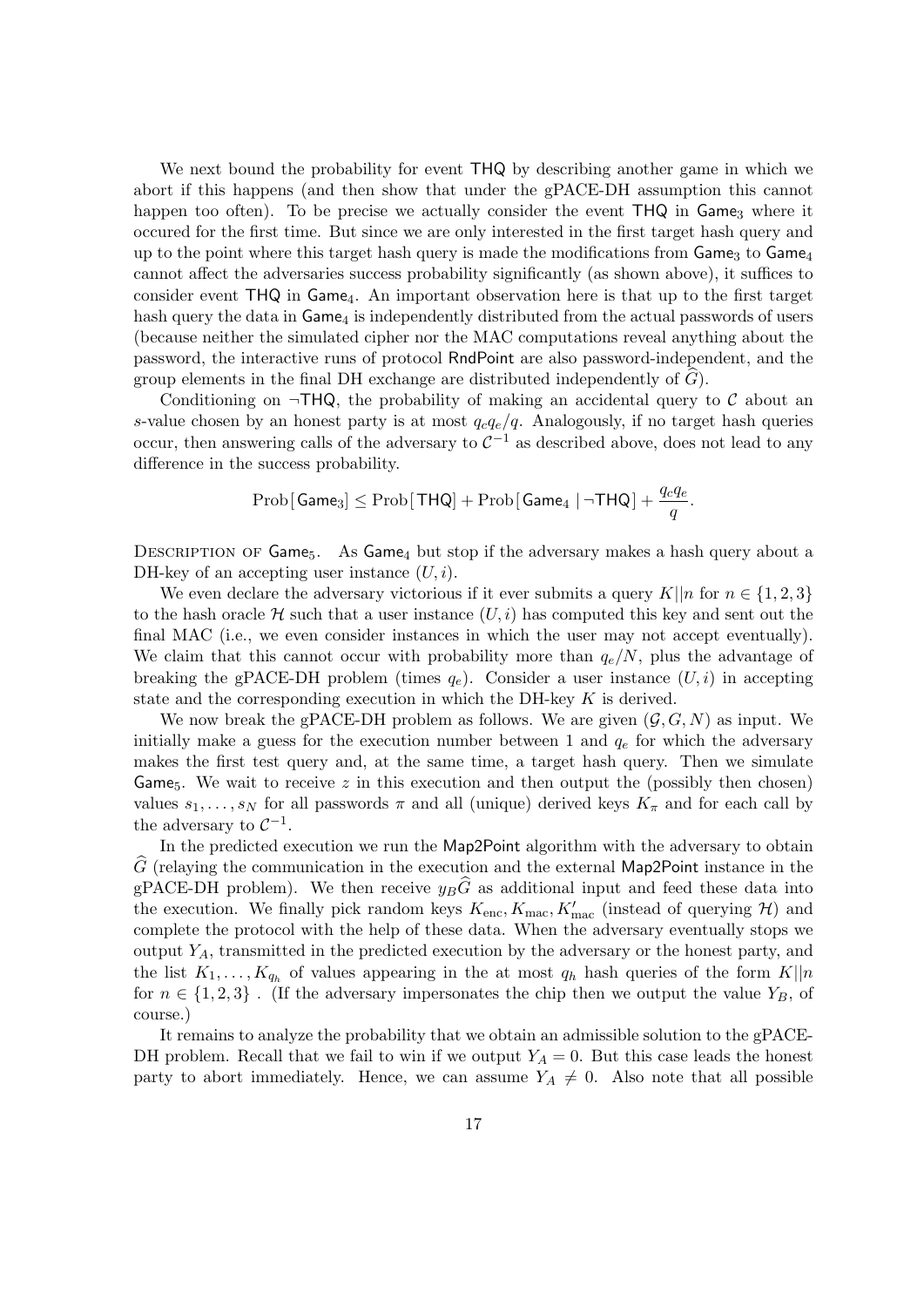nonces  $s_1, \ldots, s_N$  for the different passwords are distinct by Game<sub>2</sub> and thus comply with the requirement for the gPACE-DH game. Hence, up to the target hash query the distribution of the data is independent of the password of the user instance, and we make the right execution prediction with probability  $1/q_e$ , in which case we obtain a valid solution to the gPACE-DH problem whenever the adversary makes a target hash query.

Overall, the success probability cannot decrease by more than

$$
\text{Prob}[\text{THQ}] \leq \frac{q_e}{N} + q_e \cdot \left(\textbf{Adv}_{\text{Map2Point}}^{\text{gPACE-DH}}(t^*, N, q_h)\right)
$$

From now on we can condition on the adversary not making a hash query about the DH-key of an accepting user instance.

DESCRIPTION OF Game<sub>6</sub>. As Game<sub>5</sub> but replace keys  $K_{\text{enc}}$ ,  $K_{\text{mac}}$  in Test-queries by random keys.

Note that, since we assume that the adversary never makes a hash query about a DH-key of an accepting user instance, this simulation is perfect unless there is an accepting instance  $(U, i)$  having the same DH-key as another instance  $(U^*, j)$  but such that the two instances are not partnered. In this case the adversary could make a Reveal-query to party  $(U^*, j)$ and could notice the difference to the  $\textsf{Test}(U, i)$  query. Note that Reveal-queries to partnered instances do not lead to a win for the adversary.

Consider a DH-key K derived by some honest party U in an execution i. In particular,  $(U, i)$  has accepted and returned keys  $(K_{\text{enc}}, K_{\text{mac}})$ , session ID  $(Y_A, Y_B, \mathcal{G})$  and pid =  $\epsilon$ . We show that, except with negligible probability, there cannot exist some user  $U^*$  in execution j such that this user also accepted with output  $(K_{\text{enc}}, K_{\text{mac}})$ , sid =  $(Y_A^*, Y_B^*, \mathcal{G}^*)$  and pid =  $\epsilon$ , but such that the two instances are not partnered. According to Game<sub>3</sub> the match of the keys in the output also implies that the derived DH-key  $K^*$  of this user instance must match K.

Assume now that  $(U^*, j)$  is not partnered with  $(U, i)$ . The only possibility that instance  $(U^*,j)$  is not partnered with  $(U,i)$  stems from different session IDs, i.e.,  $(Y_A^*, Y_B^*, \mathcal{G}^*) \neq$  $(Y_A, Y_B, \mathcal{G})$ . Note that, in order to make  $(U^*, j)$  accept there must be valid MACs computed over the data. If either of the values  $(Y_A, \mathcal{G}), (Y_B, \mathcal{G}), (Y_A^*, \mathcal{G}^*), (Y_B^*, \mathcal{G}^*)$  has not been sent by an honest party (with a subsequent MAC) then the adversary must be able to forge MACs.

To be more precise, assume that the adversary finds a valid MAC for a new value. Then we show how to forge a MAC of a new message, given oracle access to a MAC algorithm  $\mathcal{M}(K'_{\text{mac}}, \cdot)$  for a random (and unknown) key  $K'_{\text{mac}}$ . Initially we guess a number between 1 and  $q_e$  for an execution. We run the  $\mathsf{Game}_6$  controlling the random oracle and with full knowledge of all secret values with one exception: instead of calling  $\mathcal{H}$  about  $(K||3)$  for the chosen execution we omit this step and use the external oracle to derive the MAC (and subsequently for any other of the at most  $2q_e$  MAC computations based on the same DHkey). When the adversary sends a valid MAC in an execution with the same DH-key for a new value then we copy these data and stop.

Note that we guess the first execution in which the DH-key in question appears with probability  $1/q_e$ . Given a correct guess we find a valid forgery for the MAC with the same probability as the adversary succeeds in the experiment. Note that the data transmitted by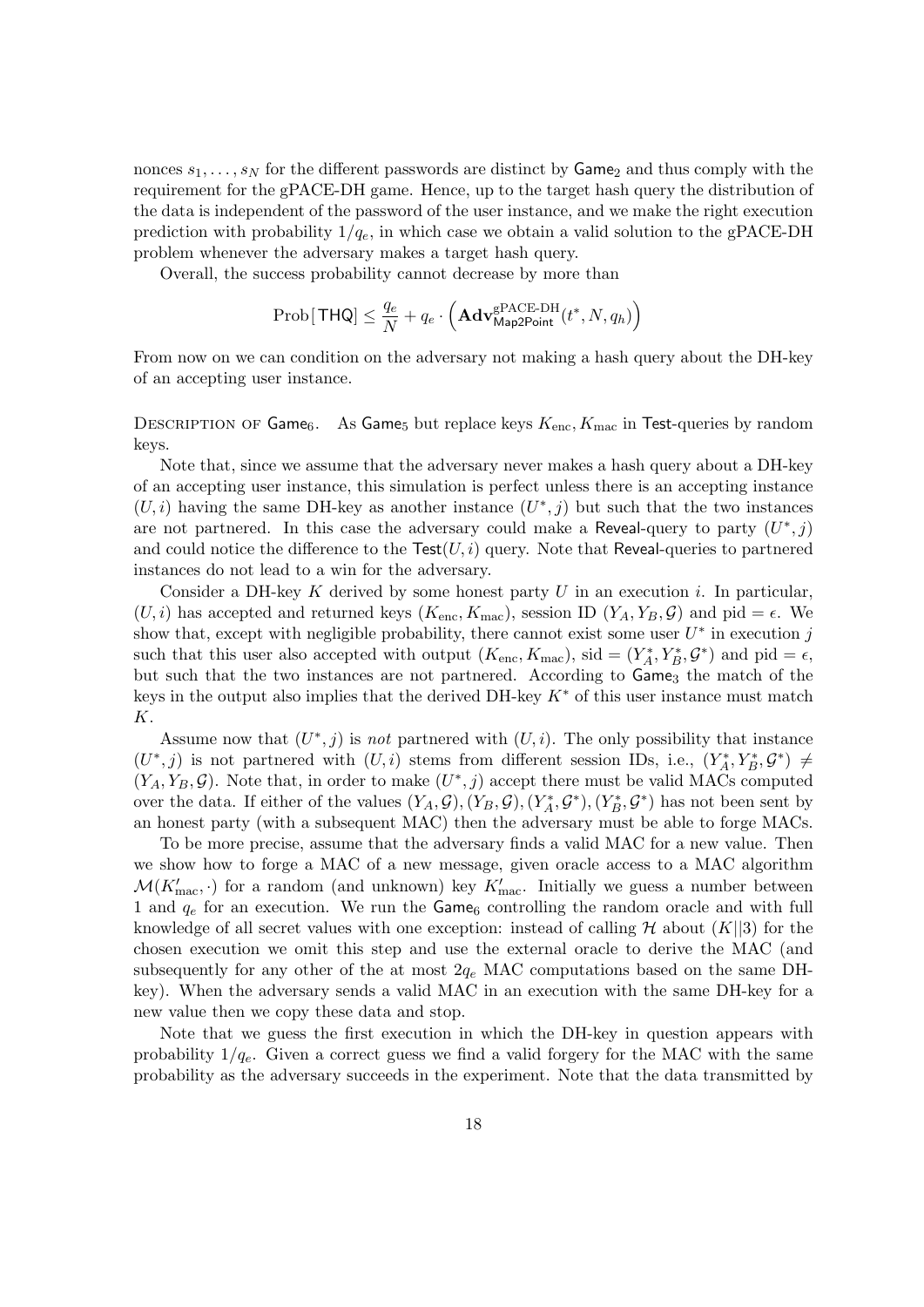the adversary have not been sent by an honest user and have thus never been submitted to MAC oracle.

Hence, the adversary can only inject values  $(Y_A, \mathcal{G}), (Y_B, \mathcal{G}), (Y_A^*, \mathcal{G}^*), (Y_B^*, \mathcal{G}^*)$  with valid MACs generated by honest users in other executions. But once the key  $K$  is determined by one instance, in the other instance the honest user contributes a random exponent, say,  $y_B$  (the case that the honest user goes second and picks  $y_A$  is even simpler). But then the adversary can only choose among the at most  $2q_e$  other values chosen by honest parties and send one of them. The probability that any of these at most  $2q_e$  values yields, together with  $y_B$  the key K on the user's side, is at most  $2q_e/q$ . Hence,

$$
\textrm{Prob}\!\left[\, \mathsf{Game}_5 \; \middle| \, \neg \mathsf{THQ} \right] \le \textrm{Prob}\!\left[\, \mathsf{Game}_6 \right] + \frac{2q_e}{q} + q_e \cdot \mathbf{Adv}_{\mathcal{M}}^{\text{forget}}(t^*, 2q_e).
$$

PUTTING THE RESULTS TOGETHER. In the final game all the keys returned in Test-queries are independent random values and the adversary cannot distinguish them from genuine ones. The success probability is therefore bounded from above by  $\frac{1}{2}$  in this game. Hence, the adversary's success probability for the original game cannot be larger than  $\frac{1}{2}$  plus any "losses" on the transition to the final game.

# 6 Discussion

On Forward Secrecy. The above theorem remains true in the forward-secrecy setting (assuming weak corruptions). Recall that here the adversary may corrupt players and learn the long-lived secret but, if it does, then it can only issue further Test-queries for instances in which both users have been honest. The latter guarantees that, even for insecure long-lived passwords, future executions between honest parties are still protected.

To show forward security we need a slight variant of the gPACE-DH problem in which the adversary first outputs  $Y_A$ , then learns k and finally outputs  $q_\ell$  potential keys  $K_1, \ldots, K_{q_\ell}$ . This (adaptive) version of gPACE-DH for parameters  $(t, N, q_\ell)$  can be shown to be as hard as the (non-adaptive) gPACE-DH problem for parameters  $(Nt, N, Nq_\ell)$ . For this simply let the non-adaptive adversary simulate the adaptive adversary up to the point where it outputs  $Y_A$ . Instead of outputting  $Y_A$  the non-adaptive algorithm internally completes N runs of the adaptive adversary for all N possible choices of k, yielding at most N times  $q_\ell$  possible keys. The non-adaptive adversary finally outputs  $Y_A$  and this list of keys, and wins with the same probability as the adaptive adversary.

Forward secrecy of the protocol follows under the adaptive gPACE-DH problem. If a party gets corrupted after a Test-query (in which case an honestly or maliciously chosen  $Y_A$ has already been determined, before the adversary learns the password and thus  $k$ ) computing the DH key would require to solve the adaptive gPACE-DH problem and thus the gPACE-DH problem. If a party gets corrupted before a Test-query then this execution does not involve Send-commands and the data are thus chosen honestly. In particular, one can think of  $Y_A$  as being chosen at random before the adversary learns the password. Security then also follows from the adaptive gPace-DH problem.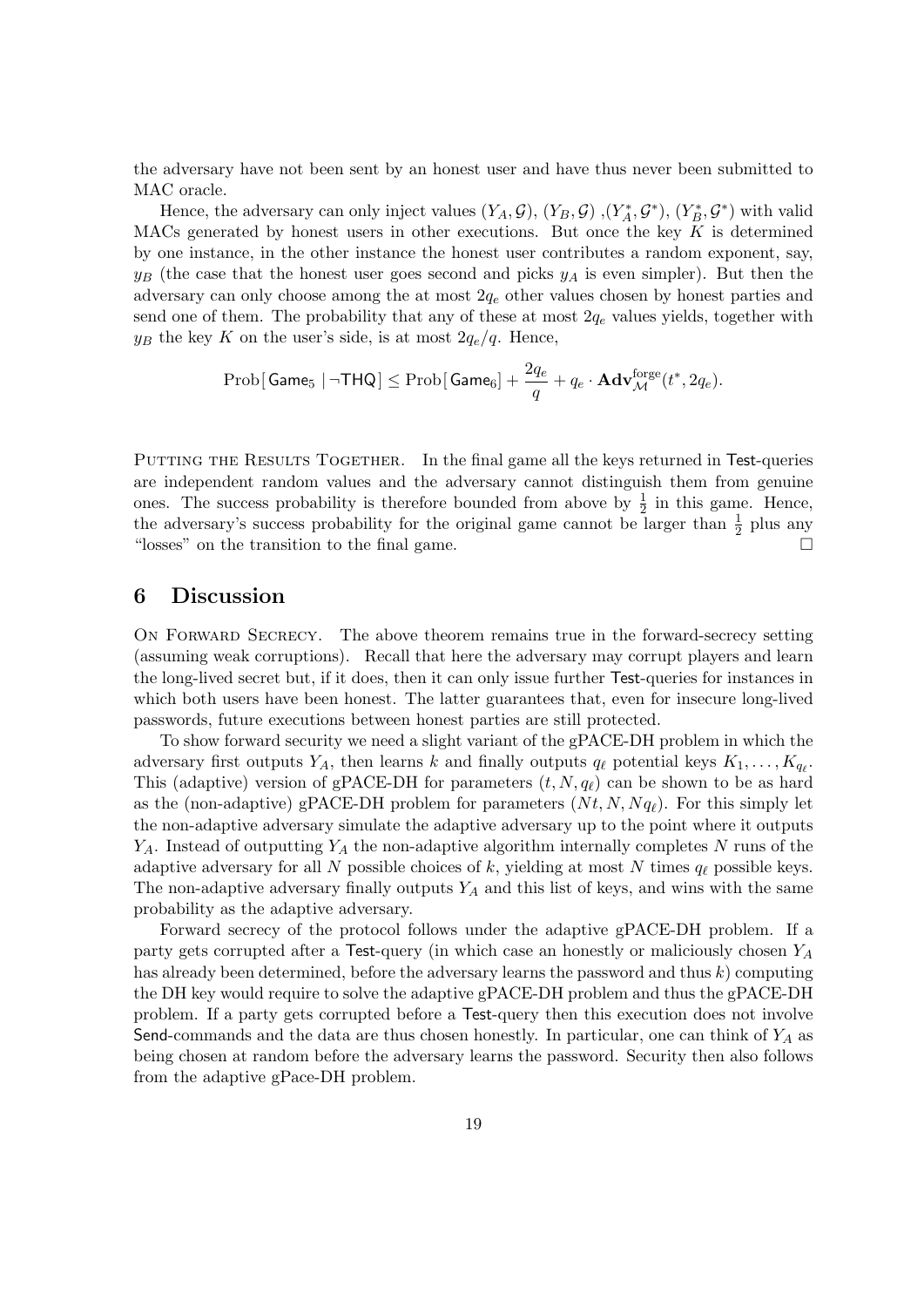Untraceability, Unlinkability and Non-Transferability. Here we outline to what extend the PACE protocol obeys other desirable security features. Untraceability means that one cannot trace the chip's identity afterwards. Unlinkability says that transcripts cannot be linked. Non-transferability guarantees that the terminal cannot prove transactions to third parties.

Untraceability holds in a restricted sense. Since different countries will have distinct elliptic curve parameters (especially if they contain a country's signature for authentication) one can at least link transcripts to countries. Other than that, if one eavesdrop an execution between two honest parties, then the chip's identity remains hidden. A similar argument holds for unlinkability. Non-transferability follows from the fact that the terminal could generate the data in a communication itself with the help of the password (assuming that the authenticated elliptic curve data of countries are publicly available anyway).

Random Oracles and Ideal Ciphers. Our analysis is carried out using the combination of two idealized assumptions, namely, the random oracle model and the ideal cipher model. Both models have recently shown to be equivalent [9], and haven been used before to analyze the security of other key agreement protocols (e.g., [5]). The security proof here therefore relies on the assumption that both the hash function and the cipher have been designed well.

Composability. The protocol has been analyzed in the security model of Abdalla et al. [2] and Bellare et al. [5]. Recently, Canetti's universal composition (UC) model has been used to establish security requirements for password-based key agreement [8]. If proven secure in this model then the protocol can be securely composed (with itself and with other protocols) and it can be shown that the derived keys can safely be used to establish secure channels. (We note that in case of machine readable travel documents composability with other protocols may be a minor issue.) Still, we note that the protocol is secure under concurrent executions of parties.

Unfortunately, UC-secure password-based key agreement in the standard model is impossible [8]. This does not rule out that the PACE protocol cannot be proven secure in this setting if one again assumes random oracles or ideal ciphers or authenticated group data. Yet, some (more or less formal) modification of the protocol is still necessary: the UC model requires session identifiers which are known in advance, whereas in the model of [2, 5] the session id is simply set afterwards to be (parts of) the communication transcript.

# Acknowledgments

We thank the anonymous reviewers of ISC 2009 for valuable comments. We also thank the participants of the WG 16 sub group for the stimulating discussions, and Rainer Urian for feedback.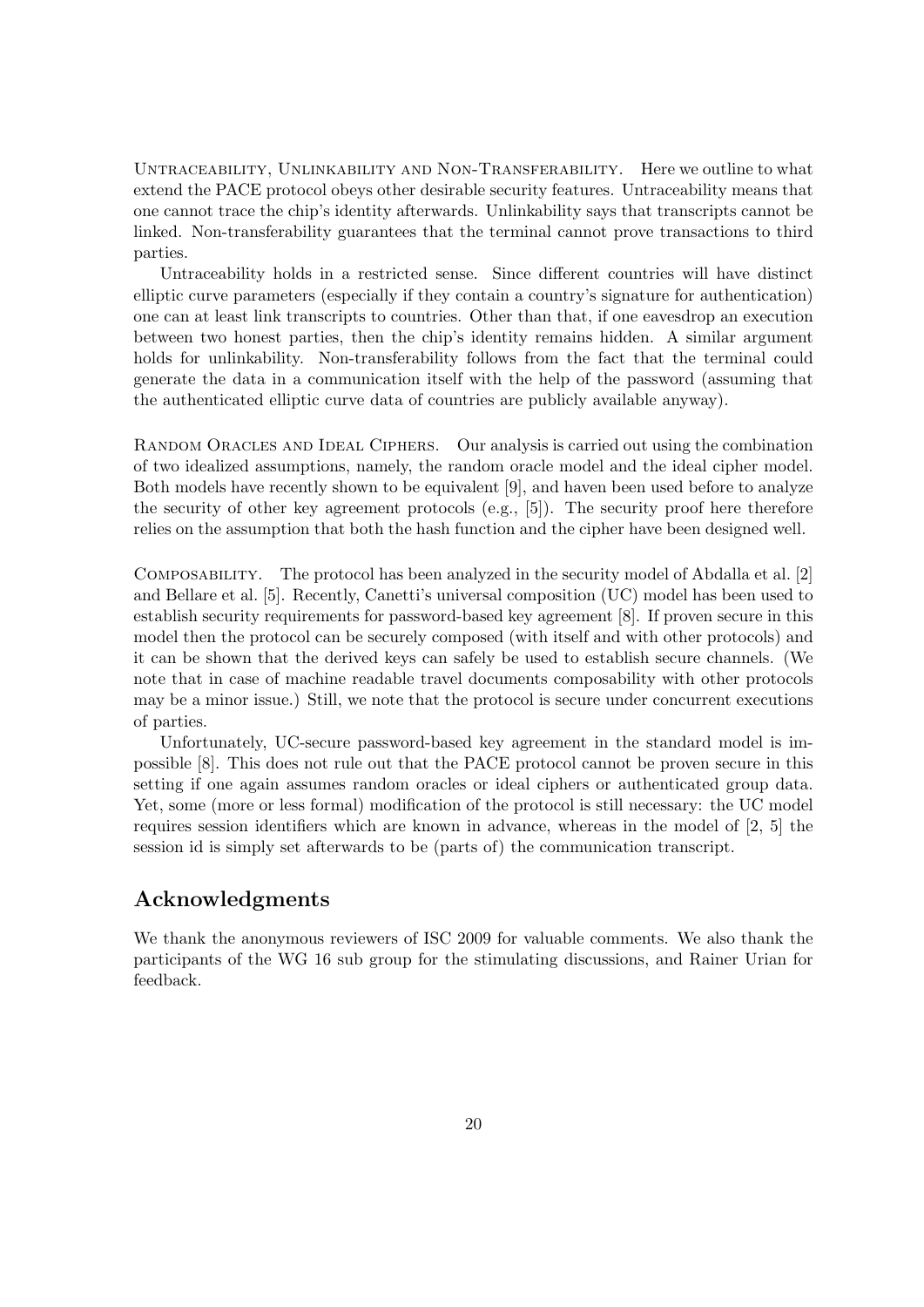# References

- [1] Michel Abdalla, Emmanuel Bresson, Olivier Chevassut, Bodo Möller and David Pointcheval: Provably Secure Password-Based Authentication in TLS, ASIACCS '06, pp. 35–45, ACM Press, 2006.
- [2] Michel Abdalla, Pierre-Alain Fouque, and David Pointcheval: Password-based authenticated key exchange in the three-party setting, PKC 2005, Lecture Notes in Computer Science 3386, pp. 65–84. Springer-Verlag, 2005.
- [3] Michel Abdalla and David Pointcheval: Interactive Diffie-Hellman Assumptions with Applications to Password-based Authentication, Financial Cryptography 2005, Lecture Notes in Computer Science 3570, pp. 341–356, Springer-Verlag, 2005.
- [4] Michel Abdalla and David Pointcheval: Simple Password-Based Authenticated Key Protocols, CT-RSA 2005, Lecture Notes in Computer Science 3376, pp. 191–208, Springer-Verlag, 2005.
- [5] Mihir Bellare, David Pointcheval and Phillip Rogaway: Authenticated Key Exchange Secure against Dictionary Attacks, Eurocrypt 2000, Lecture Notes in Computer Science, Vol. 1807, pp. 139–155, Springer-Verlag, 2000.
- [6] Federal Office for Information Security (BSI): Advanced Security Mechanism for Machine Readable Travel Documents – Extended Access Control (EAC), Password Authenticated Connection Establishment (PACE), and Restricted Identification (RI), BSI-TR-03110, Version 2.0, 2008.
- [7] Ran Canetti, Oded Goldreich and Shai Halevi: The Random Oracle Methodology, Revisited, STOC'98, pp. 209–218, ACM Press, 1998.
- [8] Ran Canetti, Shai Halevi, Jonathan Katz, Yehuda Lindell and Philip D. MacKenzie: Universally Composable Password-Based Key Exchange, Eurocrypt 2005, Lecture Notes in Computer Science 3494, pp. 404–421, Springer-Verlag, 2005.
- [9] Jean-Sebastien Coron, Jacques Patarin and Yannick Seurin: The Random Oracle Model and the Ideal Cipher Model are Equivalent, Crypto 2008, Lecture Notes in Computer Science 5157, pp. 1–20, Springer-Verlag, 2008.
- [10] Marc Fischlin and Anja Lehmann: Delayed-Key Message Authentication for Streams, to appear at TCC 2010, Lecture Notes in Computer Science, Springer-Verlag, 2010.
- [11] Oded Goldreich: The Foundations of Cryptography, Volume 1, Cambridge University Press, 2001.
- [12] Oded Goldreich: The Foundations of Cryptography, Volume 2, Cambridge University Press, 2004.
- [13] Thomas Icart: How to Hash Into Elliptic Curves, Crypto 2009, Lecture Notes in Computer Science, Springer-Verlag, 2009.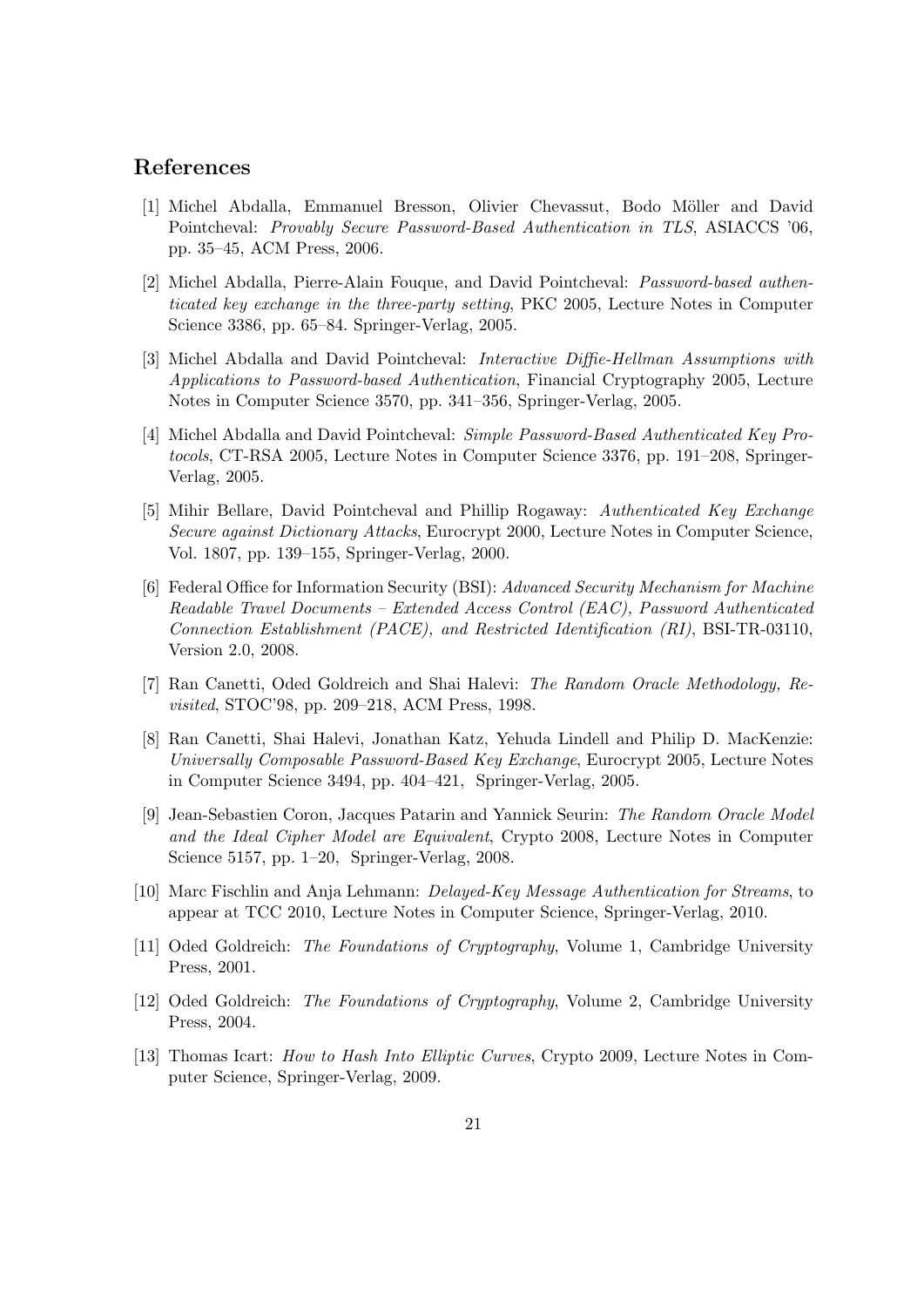- [14] Andrew Shallue and Christiaan van de Woestijne: Construction of Rational Points on Elliptic Curves over Finite Fields., ANTS 2006, Lecture Notes in Computer Science 4076, pp. 510–524, Springer-Verlag, 2006.
- [15] Victor Shoup: Lower Bounds for Discrete Logarithms and Related Problems, Eurocrypt'97, Lecture Notes in Computer Science 1233, pp. 256–266, Springer-Verlag, 1997.
- [16] Michael Szydlo: A Note on Chosen-Basis Decisional Diffie-Hellman Assumptions, Financial Cryptography, Lecture Notes in Computer Science 4107, pp. 166–170, Springer-Verlag, 2006.

# A Hardness of the PACE-DH Problem

Generic Hardness of the PACE-DH Problem. We show that the basic PACE-DH Problems are hard in Shoup's generic attack model. In Shoup's model the adversary's output can be represented by (linear) polynomials in the discrete logarithms of the input values  $s_k, y_B, h = \log_G H$ . (To simplify we consider  $s_i$  for  $i \neq k$  to be fixed.) That is,  $Y_A$  is represented by a polynomial  $F_{Y_A}(s_k, y_B, h) = \alpha + \beta s_k + \gamma y_B(s_k + h) + \delta h$  and so are the outputs  $K_i$ , by  $F_{K_i}(s_k, y_B, h) = \alpha'_i + \beta'_i s_k + \gamma'_i y_B(s_k + h) + \delta'_i h$ . In order to win the adversary's output must now be a DH value, i.e., the formal polynomial

$$
F_{\text{DH},i}(s_k, y_B, h) = y_B F_{Y_A}(s_k, y_B, h) - F_{K_i}(s_k, y_B, h)
$$
  
=  $-\alpha'_i - s_k \beta'_i - \delta'_i h + y_B \alpha + h y_B(\delta - \gamma'_i) + y_B s_k (\beta - \gamma'_i) + y_B^2 s_k \gamma + y_B^2 h \gamma$ 

must vanish for  $s_k, y_B, h$ . Note that  $F_{\text{DH},i}(s_k, y_B, h)$  can only be the zero-polynomial if  $\alpha = \gamma = \alpha'_i = \beta'_i = \delta'_i = 0$  and  $\beta = \delta = \gamma'_i$  for known  $\delta$ . But this means that the values  $Y_A$ and  $K_i$  are of the form  $\delta(s_kG+H)$  and  $\delta y_B(s_kG+H)$  and thus a trivial (linear) combination of the input data. Since the adversary is oblivious about  $k$ , i.e.,  $Y_A$  is independent of k and all  $s_i$ 's are distinct, the probability for the adversary guessing k correctly is at most  $1/N$ .

Now fix the value  $s_k$  as well. The probability that a polynomial  $F_{\text{DH},i}$  of total degree now 2 vanishes for a random value is then at most  $2m/q$ , if m group operations have been performed (Shoup's model also takes into account a term of  $O(m^2/q)$  for "accidental" collisions among group values). Hence, summing over all at most  $q_\ell$  many  $K_i$ 's the success probability of the adversary is at most  $\frac{1}{N} + \frac{O(q_{\ell}m+m^2)}{q}$ adversary is at most  $\frac{1}{N} + \frac{O(q_\ell m + m^2)}{q}$ . Hence, to solve the problem generically with significant advantage one needs roughly  $\sqrt{q}$  many operations or outputs.

Generic Hardness of the General PACE-DH Problem for DH2Point. Now consider the case that the element H is generated via a DH key agreement DH2Point where the adversary receives  $x_B$ G and then determines H by sending  $X_A$ . For a generic attacker  $h = \log_G H$  itself is thus a polynomial of degree at most 2 in the variable  $x_B$ . (The case that the adversary goes first is a special case in which  $h$  is a polynomial of degree at most 1.) It therefore follows as above that a generic algorithm needs  $\Omega(\sqrt{q})$  steps or outputs.